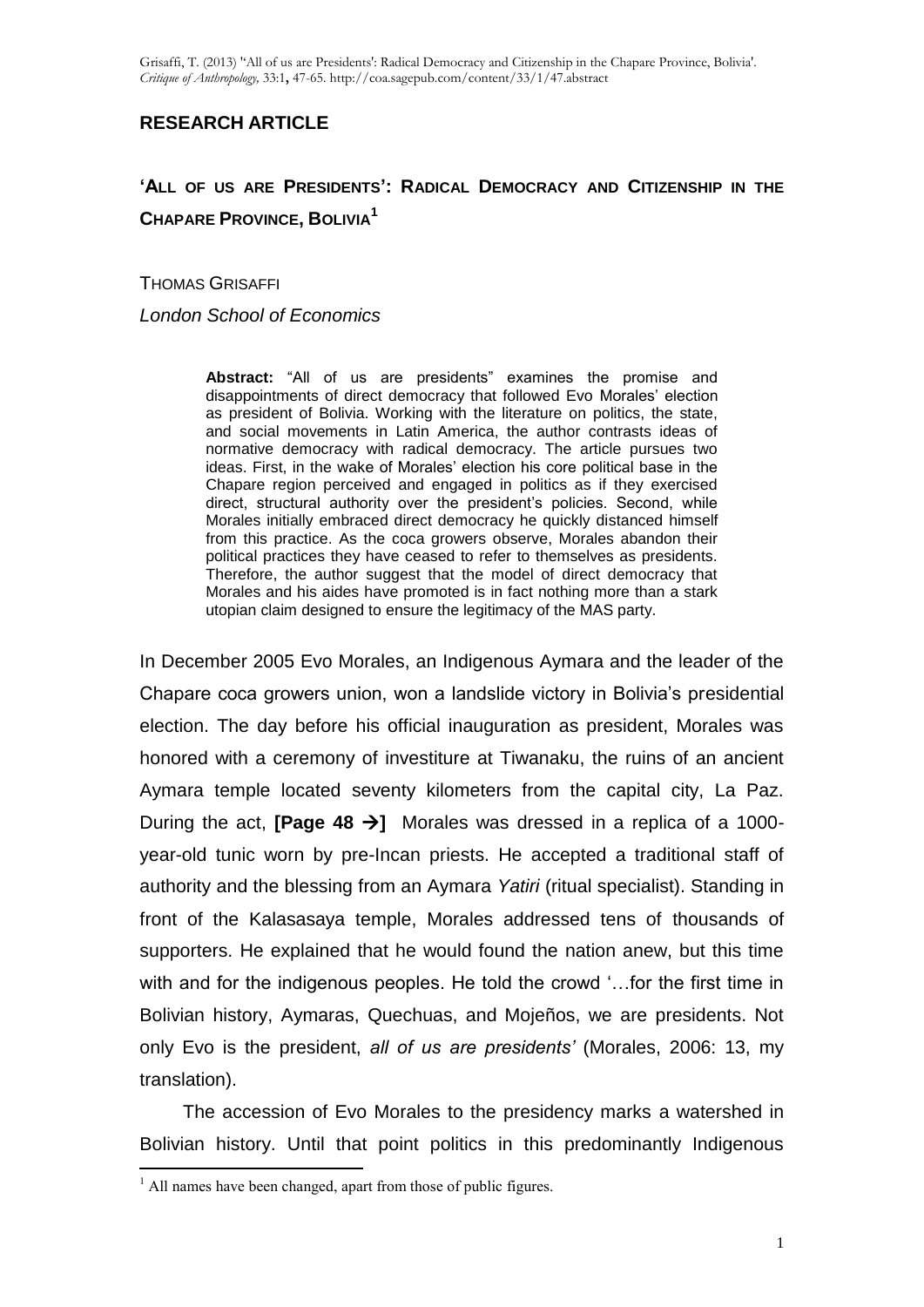Andean country<sup>2</sup> had been dominated by a small group of white-*mestizos*, and was widely regarded as a closed, prearranged system, operated for the benefit of elite groups (De Munter and Salman, 2009). In contrast Morales's Movement Towards Socialism (*Movimiento al Socialismo-MAS*) led government appears to reflect a new pattern of relationships between state and society.

At the time of Evo's inauguration I was conducting ethnographic fieldwork with the coca growers' Unions in the Chapare, a tropical colonization zone located in the centre of Bolivia (also referred to as the Tropics of Cochabamba). In the months following the MAS victory, members of the Coca Unions (known as Cocaleros or coca growers) frequently echoed Evo's words, they told me, '*all of us are presidents here'*, and '*there are lots of Evos here*'. At first I did not treat these claims with the kind of attention that they deserved. I thought that the people were telling me that the party they voted for had won. It was only later I came to realise that when they claimed to be presidents, they were not speaking figuratively, but rather, they were being deadly serious.

The objective of this article is to describe what the coca growers meant when they declared that they were presidents and to assess the validity of this claim. In order to tackle this issue I pose two questions; what does democracy mean to the coca growers? And how does this understanding frame their perception of the Morales administration? Drawing on twenty months of ethnographic research<sup>3</sup> I describe how the coca growers hold an entirely different conception of democracy to what David Nugent (2008) refers to as *normative democracy*. For the coca growers, democracy has nothing to do with competitive elections, individual liberties, universal suffrage, or the secret ballot. Rather the coca growers pursue a form of what Cohen and Fung (2004) have labelled *radical democracy,* in which all members of the community meet to debate, decide, and enact their laws. The fact that the coca growers practice a form of democracy, which clashes with the Western liberal ideal, is not in itself extraordinary, indeed the anthropological literature indicates that alternative expressions of democracy are actually quite

 $2 \text{ In the } 2001 \text{ census } 62\% \text{ of the population reported that they were indigenous (INE } 2003).$ 

<sup>&</sup>lt;sup>3</sup> This research was carried out over several visits to Bolivia between 2005 and 2011.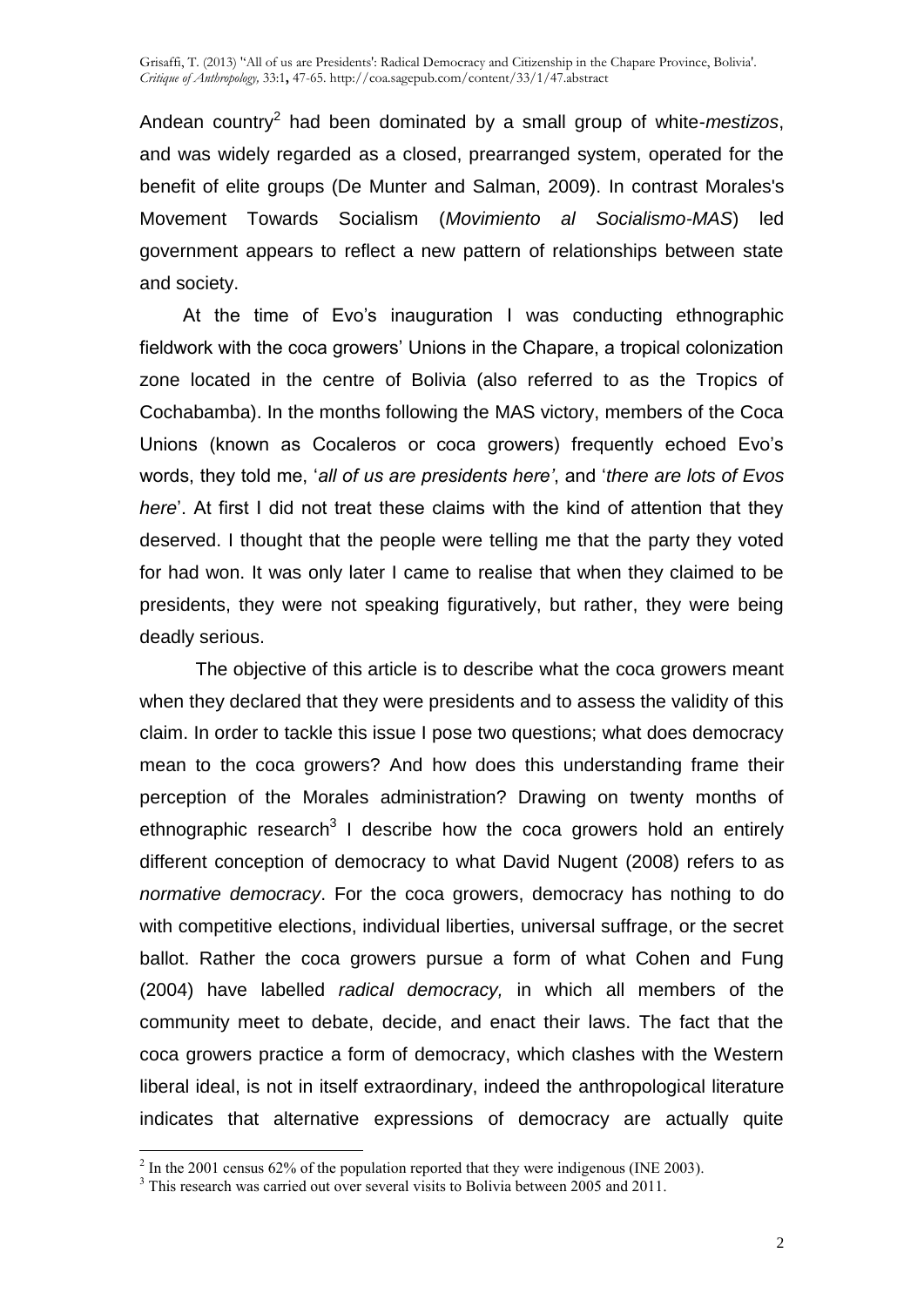widespread (Rivera, 1990; Feuchtwang, 2003; Nash, 2007; Paley, 2008). What is unique about this case is that the coca growers' political party has transformed into an organization responsible for building a government and therefore for ruling a country.

### **[Page 49 ]**

In what follows I illustrate how the coca growers make no distinction between the movement and the party, rather they view the MAS as an extension of the Union organisation. As a result the Cocaleros consider that the style of politics found at the grassroots should also apply to the President and his aides. I argue that when the coca growers declared '*we are all presidents'* they were saying that they, as members of the union organisation, now exercise direct, structural authority over the government's policies. In other words they were staking a claim to a new form of citizenship, one, which is built on the perceived fusion of state, social movement and party.

In the second part of the article I illustrate how precarious the claim to presidential citizenship actually is. While Morales initially embraced direct democracy, by continuing to serve as general secretary of the Coca Federations, he quickly distanced himself from these practices. It appears as if Morales has slipped into old fashion patronage politics, rewarding friends and punishing opponents. As the coca growers observe Morales abandon their political practices they have ceased to refer to themselves as presidents. Therefore, I suggest that the model of direct democracy that Evo Morales and his political aides promote is in fact nothing more than a stark utopian claim, designed to ensure the legitimacy of the party.

#### **Disjunctive Democracy in Bolivia**

Bolivia entered the  $21^{st}$  century burdened by a grotesque 'disjunctive democracy' (Holston, 2006). Since the return to civilian rule in 1982 formal democratic procedures have been in place, which allow all Bolivians to participate in the exercise of political power through voting. However the existence of unrepresentative and unresponsive parties has meant that many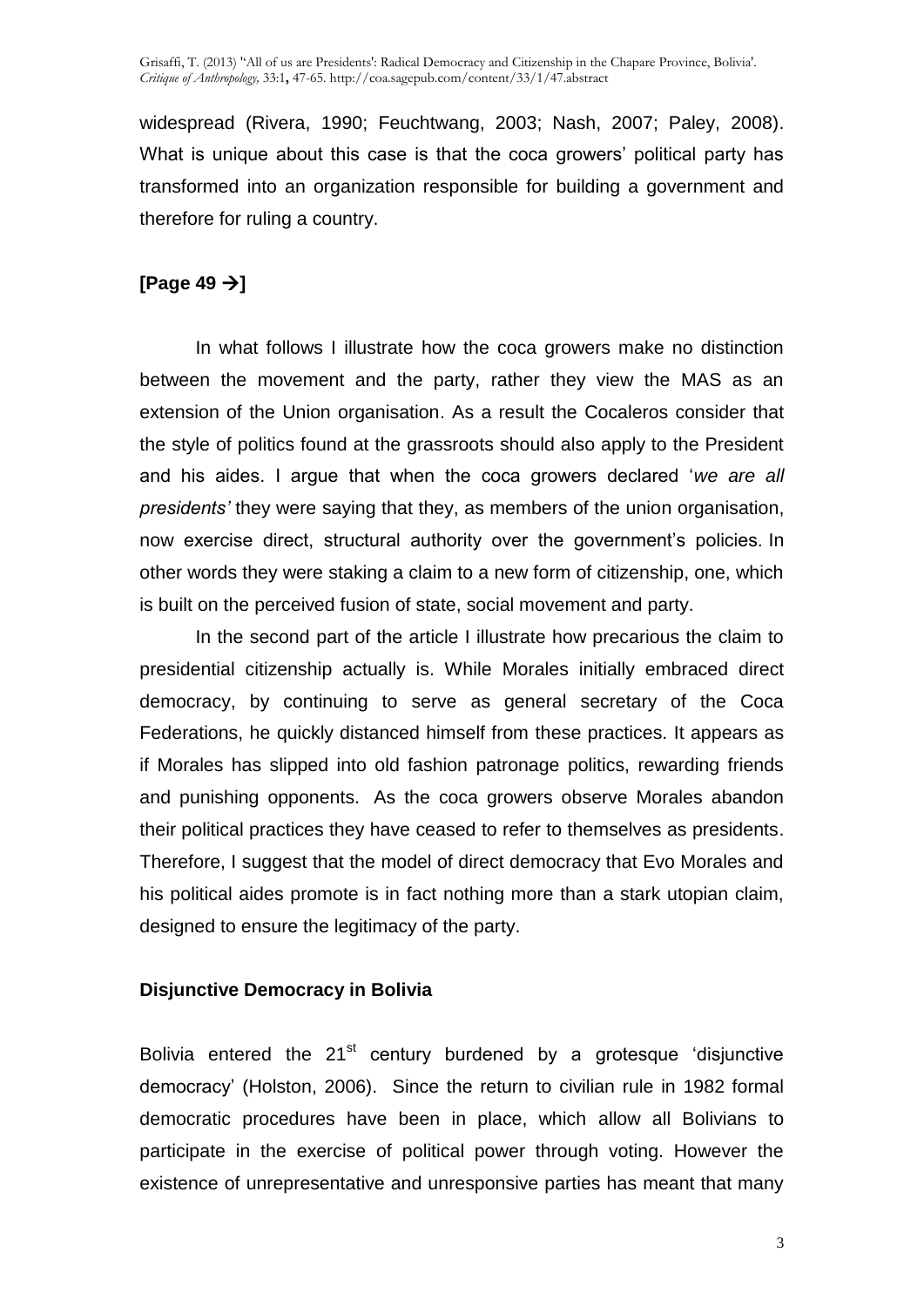ordinary people have historically felt as if their interests are not adequately represented in parliamentary debate (Assies and Salman, 2003; Mayorga, 2005; Lazar, 2004). Beyond voting, other rights, which T.H. Marshall (1964) identified as essential for the full exercise of citizenship, have been either thinly distributed or else are non-existent. For example civil rights have been undermined by urban segregation, racism, corruption, weak rule of law and police violence (Gill, 2000; Goldstein, 2004). Meanwhile social rights have been eviscerated by twenty-five years of neoliberal economic policies, which have contributed to rising levels of inequality and undignified living conditions for many (Kohl and Farthing, 2006).

By 2000 Bolivia's 'disjunctive democracy' had produced a serious crisis in the party system (Mainwaring et al., 2006; García Linera, 2006a). Over the following five years dissatisfaction with the government was expressed in frequent and intense protests, which resulted in the forced resignation of two presidents. The protestors represented a broad alliance including labour and peasant unions, students, indigenous organisations and neighbourhood associations. Along with calling for an end to neoliberal economic policies, the popular social forces were also involved in a battle over the meaning of citizenship and the forms of doing politics. Movement leaders classified actually existing democracy as a sham. They called **[Page 50 →]** instead for a new model of governance built on indigenous traditions including subservient authorities, continuous deliberation and group rights as opposed to individual rights. The goal of the mobilizations that bought Morales to power then, was not to annul democracy (as critics of the MAS often claim), but rather to deepen and to extend it (García Linera et al., 2000/2007; Albro, 2006)

Academics have argued that the 2005 MAS victory marks the end of the liberal mestizo consensus (Hylton and Thomson, 2007; Dunkerley, 2007). In contrast to politicians from the 'traditional ruling parties', Morales emerged as the leader of an agricultural Federation in the Chapare and his leadership style reflects this heritage. On entering office President Morales set out to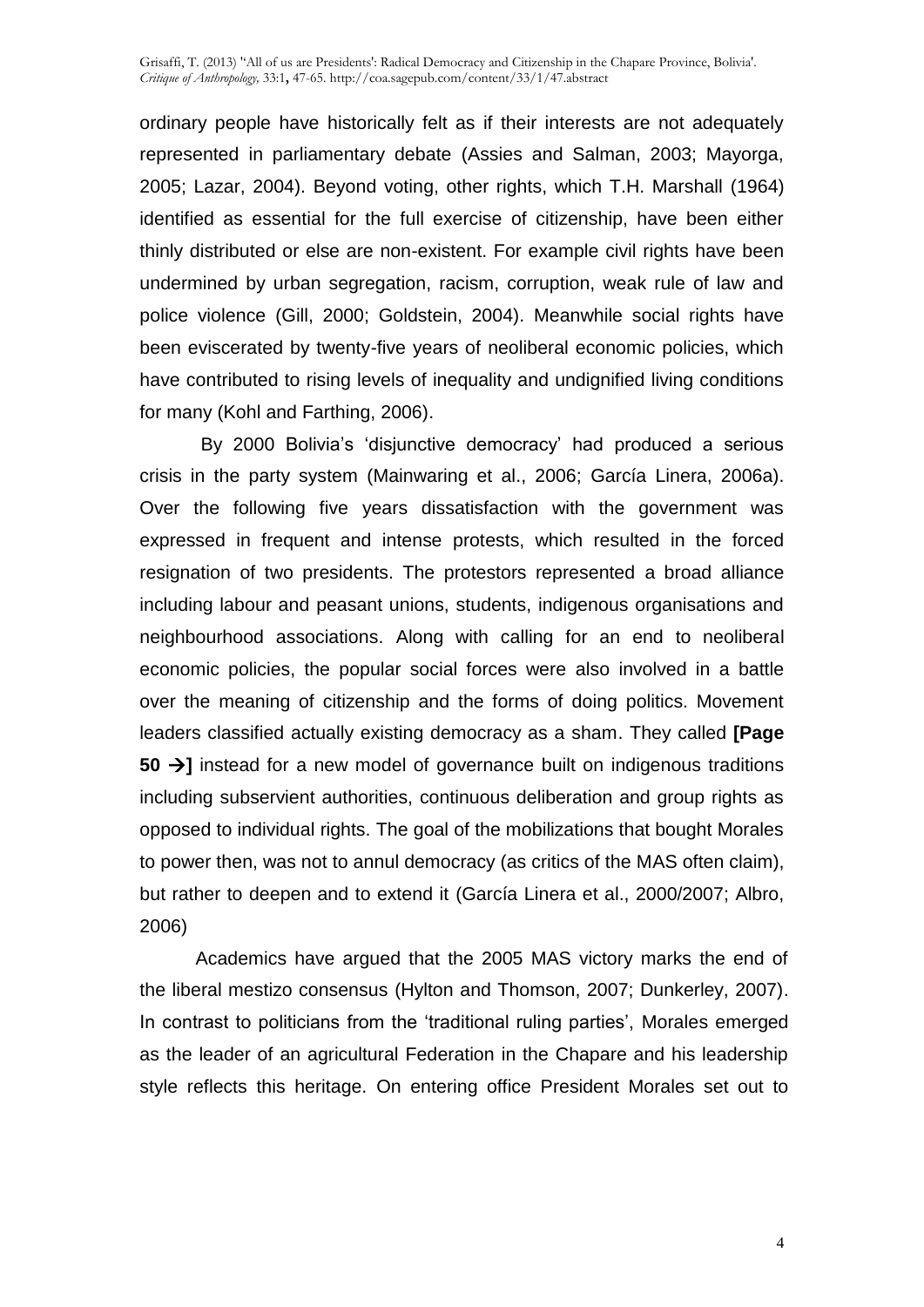reinvent the intuitions that had excluded indigenous peoples for centuries<sup>4</sup> (Postero, 2010). Morales invited a handful of social movement leaders to occupy important positions in his cabinet, he held regular popular consultations, and he frequently travelled all over the country to attend grassroots meetings. What is more while Morales is now the president of the nation he has nevertheless continued to act as the General Secretary of the Six Federations of Coca Growers in the Chapare. Reflecting on these changes Vice President Alvaro García Linera argues that the MAS represents a new form of government, one which is run by and for Bolivia's social movements. He argues that through the MAS the social movements are now in direct control of the state apparatus (García Linera, 2006b: 25).

Radical democratic movements have had to make the transition to governing elsewhere in Latin America. In Ecuador, with the election of Lucio Gutierrez in 2002, indigenous leaders who had been involved in the general strike and coup that removed Mahuad from office in 2000 were able to join the national government as cabinet ministers. The indigenous movement then saw its moment of triumph fade away into accusations of corruption and patronage as they struggled to make the transition from outsiders to insiders (Zamosc, 2005). Similar processes have been observed in Brazil, on its accession to power in 2003 the Brazilian Workers Party established a welldifferentiated political organization that worked autonomously from its social base (Rockefeller, 2007: 177-178). In both cases the challenge these movements faced when they entered public office can be traced back to the different operating logics of movements and governing parties. Social movements are generally single issue, they are characterised by permanent mobilisation against named adversaries and they often disband once their goals have been met. Governing political parties meanwhile are supposed to be durable, representative of all citizens, and work towards the common good (Van Cott, 2008: 95-97).

Today the MAS party is an alternative voice, but it is not as fully representative as it could be when it only stood for the coca growers. Morales

<u>.</u>

<sup>4</sup> Morales followed through with his campaign promise to set up an assembly to re-write the constitution. Delegates included sectors of the population that were left out of previous processes of institution building such as indigenous peasants and workers.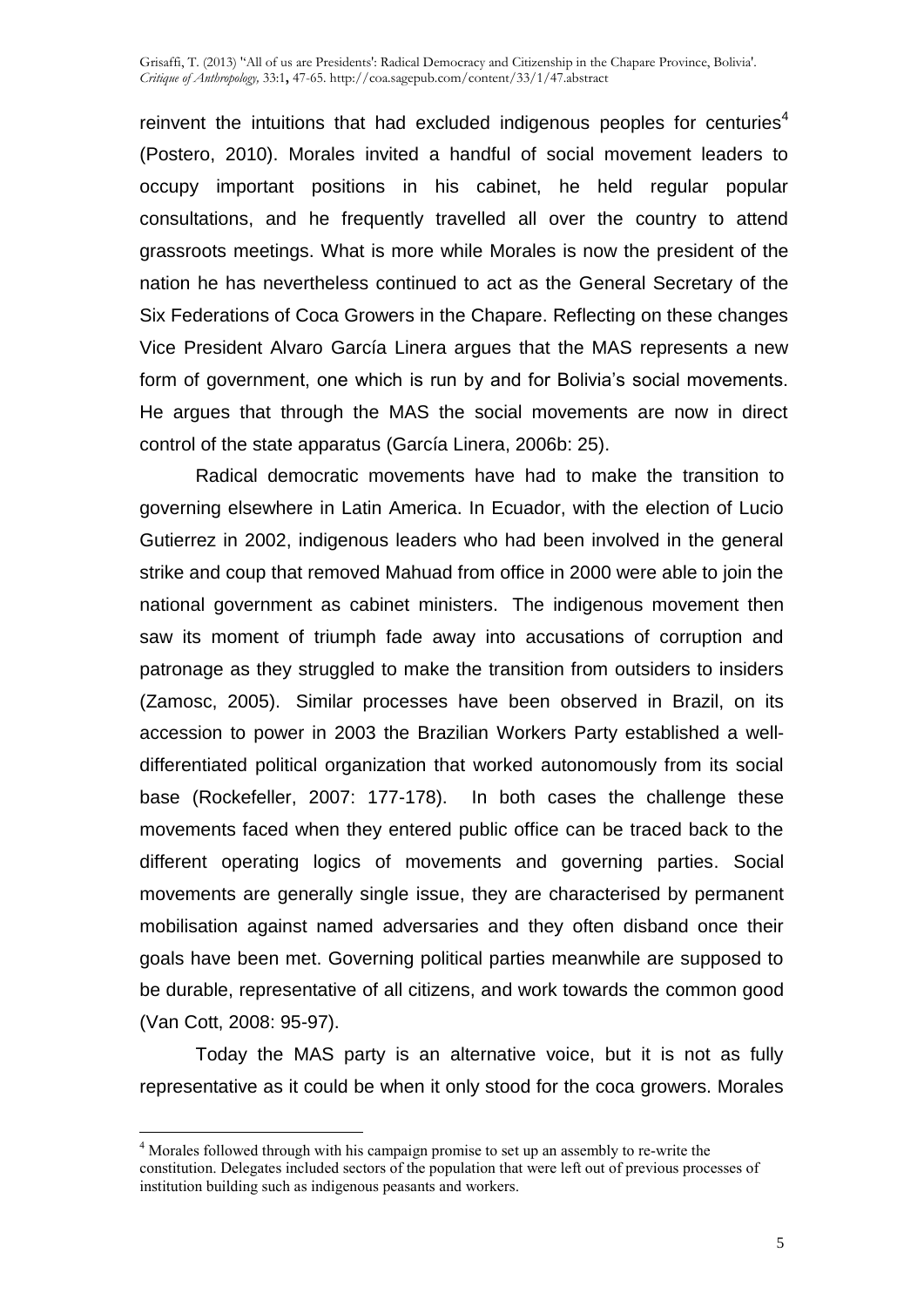had to make alliances with diverse sectors (even those once considered to be enemies) and he toned down his radical rhetoric. Further, given the lack of expertise in the social movement ranks, most people who hold key positions in Evo's cabinet are not indigenous leaders at all, but rather have urban middle class backgrounds and only joined MAS during the campaign. Finally the MAS has had to function within a pre-existing liberal political system which imposes restraints on how and when **[Page 51 ]** popular sovereignty can be exercised, thus restricting the possibilities for radical democratic practice (Rockefeller, 2007: 165).

Observers have pointed out that as a result of the pressure to form a government the MAS has increasingly disengaged from the social movements to which it was once aligned. In effect the bottom up mobilization is giving way to top down control (Mayorga, 2009; Gamarra, 2007; Zegada et al., 2008; Laserna, 2010). The ethnographic detail outlined here contradicts the claim made by MAS leaders that the party is subsumed to the movement. On the contrary, I argue that the party is gradually severing the ties with its' social base, challenging the coca growers self image as 'presidents'.

#### **The Chapare Coca Growers**

The roots of the MAS party lie in the agricultural federations of the Chapare. The majority of the Chapare population is composed of Quechua speaking peasants from the Cochabamba valleys but there are also many Aymaras and Quechuas from the highland departments of Oruro, Potosi and La Paz. Migration to the region began in the mid-1950s when the National Revolutionary Movement (MNR) government promoted the directed colonisation of the tropical lowlands as a way to ameliorate the social problems that persisted after the national revolution. The majority of the migrants avoided getting involved with government programs but they did take advantage of the penetration roads and spontaneously settled the land. The migrants established an agricultural system characterised by small family run farms using manual labour. They cultivated coca leaf along with other crops including rice, bananas, yucca and citrus fruit for their own consumption and to sell on the market (Flores and Blanes, 1984).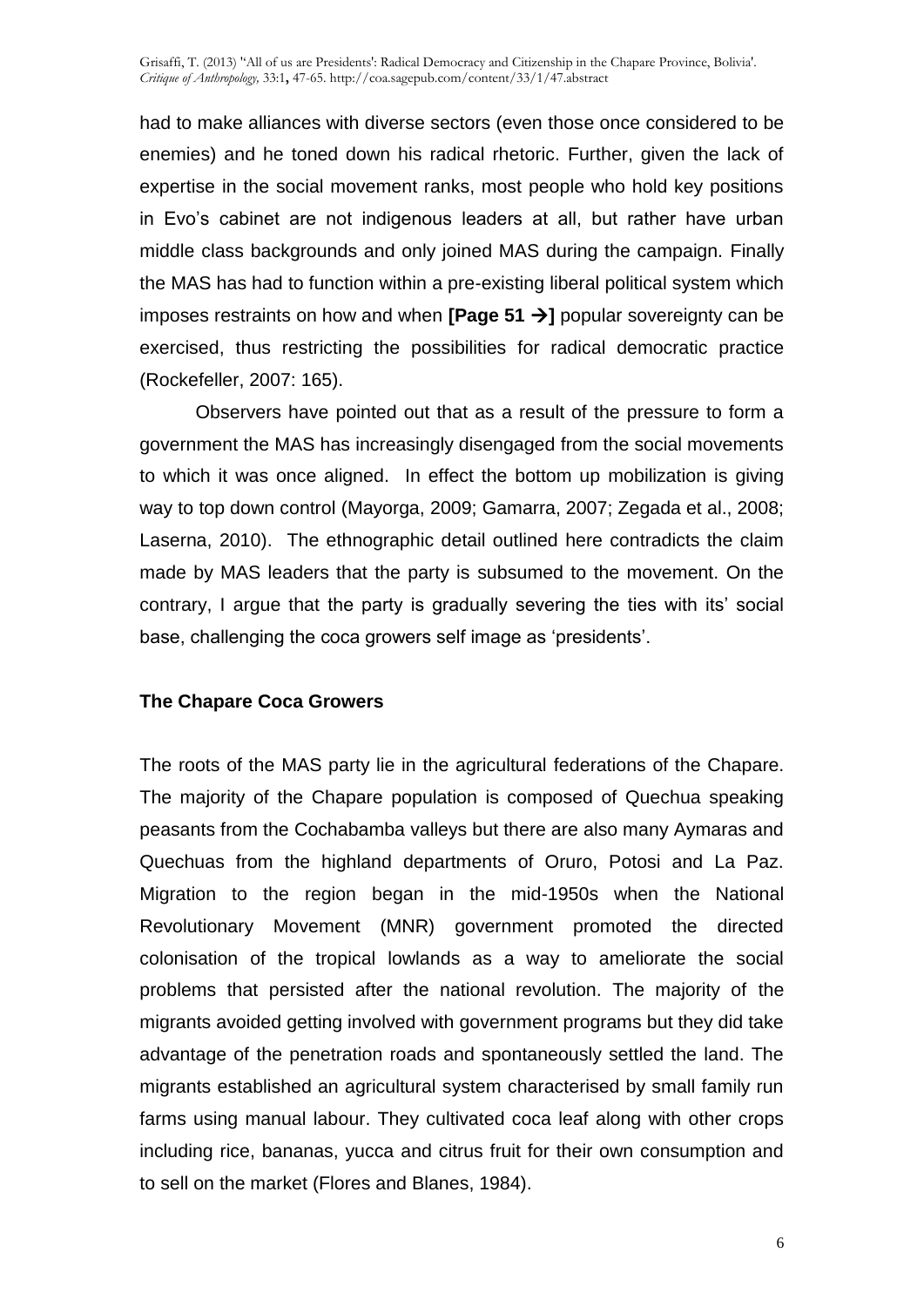The Chapare settlers drew on their experience of agricultural syndicalism in the highlands and organized themselves into self-governing units known as sindicatos, which soon came to represent the maximum expression of community based organizing in the region. Given the virtual absence of the state it was the sindicatos, which assumed the role of local governance and exercised many state like powers. To this day the Chapare sindicatos are responsible for the allocation of land in parcels of ten to twenty hectares, collecting taxes from the coca trade, organising collective work parties, resolving disputes, setting transport fares and investing in public works (Healy, 1991: 89)

Throughout the 1950s and 1960s the pace of migration to the tropical lowlands remained low and there were high rates of abandonment. However this all changed in the late 1970s when the Chapare became the center of Bolivia's illegal cocaine trade. Over the following decade tens of thousands of ex-miners, factory workers and highland peasants flooded into the Chapare in response to the new economic opportunities presented by the cocaine economy. The new settlers dedicated themselves to planting coca leaf, processing cocaine paste and in jobs related to servicing the coca-cocaine industry. The colonizers still recount fantastic tales of the boom years when money was easy to come by and the Chapare was the place to go. **[Page 52**   $\rightarrow$ ] One ex-miner told me 'the peasants used to wipe their ass with dollar bills; they thought that the money would never stop!'

However, the good times in this 'get rich quick' zone did not last for long. In 1988 the Bolivian congress passed anti-drug Law 1008, which classified all coca in the Chapare as illegal and slated it for eradication. Throughout the 1990s U.S. trained and funded security forces were deployed in the region to forcibly uproot coca crops. Between 1997 and 2002 the Banzer administration ratcheted up the War on Drugs by implementing a no-holds barred accelerated eradication policy, known as the Dignity Plan (*Plan Dignidad*). Plan Dignidad resulted in the killing and wounding of dozens of peasant coca growers and the incarceration of many union leaders on charges of 'narcoterrorism' (Ledebur, 2005).

One of the main pillars of Plan Dignidad was to provide families effected by eradication with alternative sources of income, however, crop substitution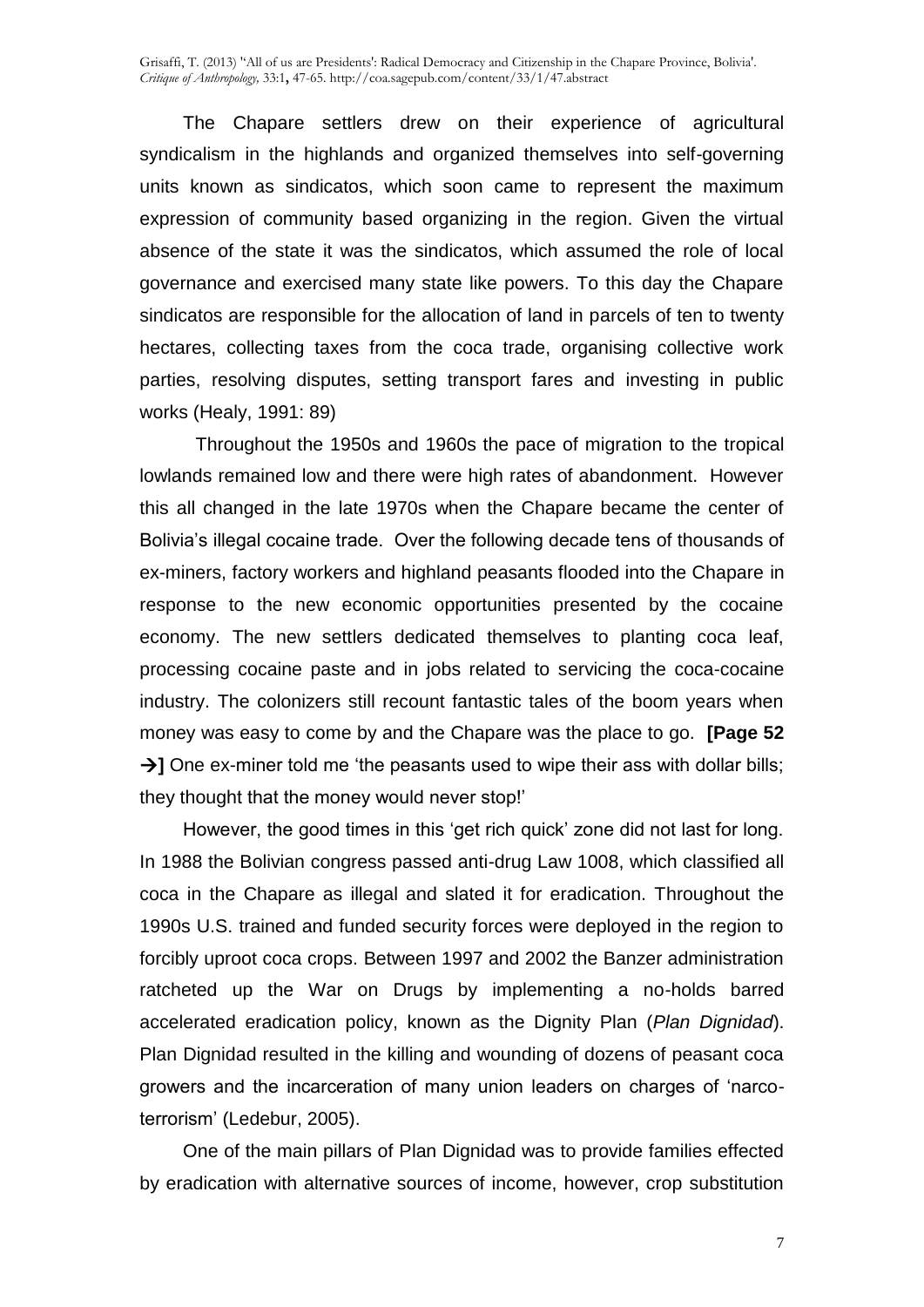projects never had much success at providing realistic alternative livelihoods (Farthing and Kohl, 2010: 201-203). The Chapare peasants' rely on coca because it represents a miracle crop. Coca grows like a weed, is light and easy to transport, generates far higher returns per hectare than any other crop, and most importantly there is always a guaranteed market for it. The same cannot be said about citrus fruit, pineapple, palm-heart or any of the other cash crops promoted by European and North American development agencies (Spedding, 2004).

Given its economic importance the coca growers fought to maintain the right to grow coca in the Chapare. The defence of coca gave the Chapare peasants a common cause, enemies were easy to define, including anybody who tried to prevent them from making a living with coca, be it the government, the military or the US embassy. The overarching ideology was that growing coca was good and not growing coca was bad. Coca was not just a crop that peasants grew but also a way of life that reflected the moral worth of the cultivator (Grisaffi, 2010).

In spite of (or some might say because of) military repression, the coca growers built a powerful agricultural union to contest the government's anticoca policy. The Sindicatos coalesced into peasant Centrals, which in turn formed Federations. Today the 45,000-coca grower families are organised into Six Federations, which in turn are organizationally linked together by the Six Federations Co-ordination Committee<sup>5</sup>. In 1995 the Coca Union established its own political party, which eventually ran under the banner of the Movimiento al Socialismo (MAS). In 2005 the MAS won the presidential election, making Chapare Coca Union leader, Evo Morales, Bolivia's first indigenous head of state.

#### **Vida Organica**

1

During fieldwork I lived in a small village called Estrella. Estrella is the home to about fifty families. With the exception of three families who are dedicated

<sup>&</sup>lt;sup>5</sup> The coca growers federations are affiliated to national peasant union organizations including the *Confederación Sindical Única de Trabajadores Campesinos de Bolivia* (CSUTCB), the *Confederación Sindical de Colinazadores de Bolivia* (CSCB) and the *Federación Nacional de Mujeres Campesinas de Bolivia - 'Bartolina Sisa'* (FNMC-BS).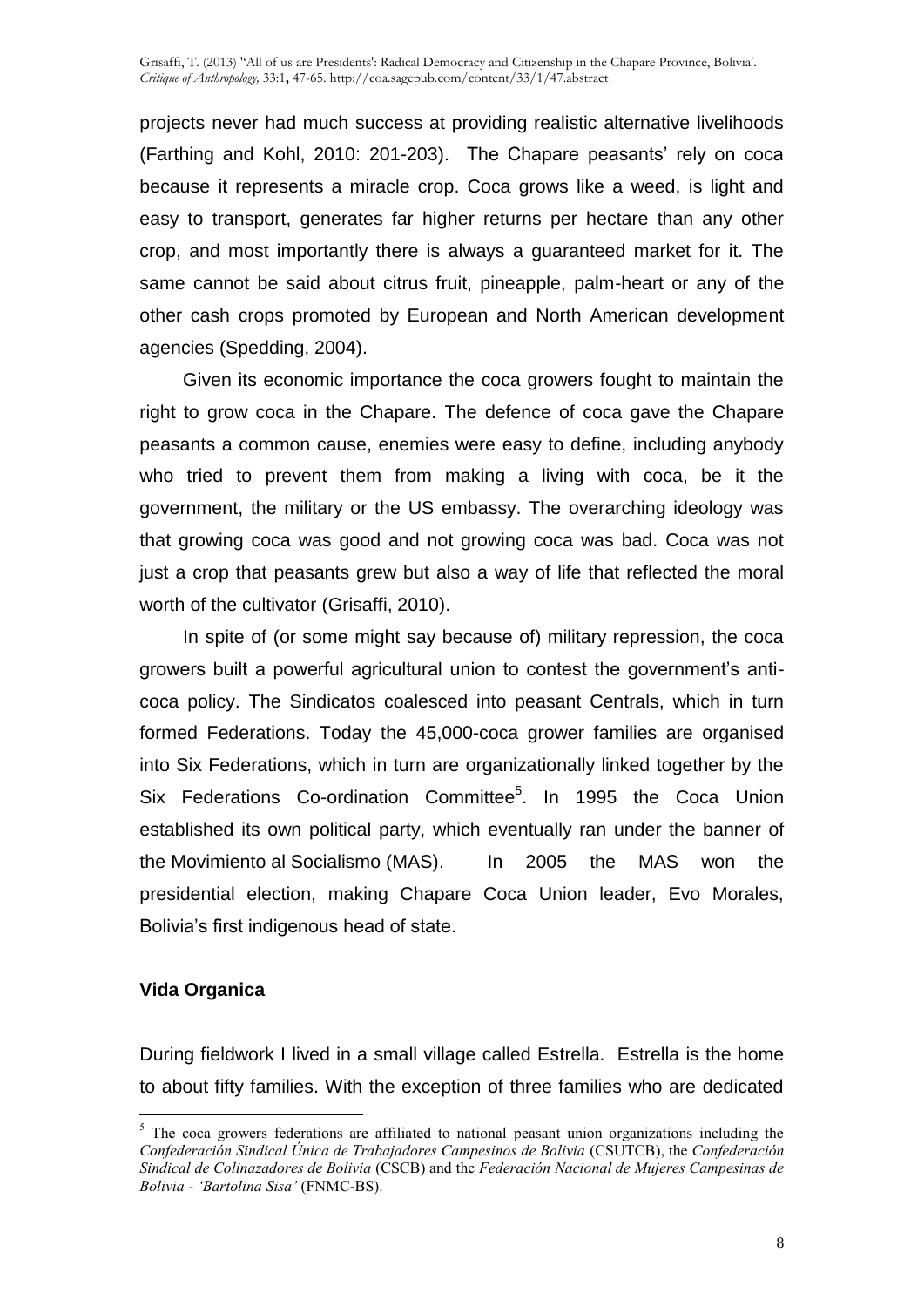to trade, all households in the village are members of the sindicato. Only people already known to the community are allowed to join the sindicato, and even then, **[Page 53**  $\rightarrow$  **]** only once they have proven their commitment by participating in communal work parties and attending meetings. The consequence of this exclusive selection procedure is that today the sindicato is cross cut by kinship relations, longstanding friendships, and alliances between families, expressed as *compadrazgo* (god-parenthood). The depth of commitment to the sindicato is reflected in the fact that the residents of Estrella would often describe it as being a bit like an extended family.

The sindicato holds it's meeting on the first Friday of every month. The assembly takes place in a barn on the outskirts of the village. At least one member from each affiliated household (including men and women) is expected to attend the monthly meeting and participate in what the coca growers refer to as *vida organica* (the organic life of the organisation). Absentees incur a significant fine, while persistent malingerers run the risk of facing sterner sanctions such as being prevented from growing coca or even having their land confiscated. In order to verify that all affiliates are present a register is called at the beginning and at the end of each meeting. If the meeting turns out to be particularly long then the General Secretary is likely to call for the door to be locked. This is done to ensure that nobody leaves half way through. The concern with attendance reflects the coca growers' belief that resolutions are only valid if the decision has been made through the direct participation of all members of the community.

At the meeting the men sit on benches to one side of the room and the women sit on the floor opposite. Members of the executive committee, including the General Secretary, Treasurer and Sub–Secretaries, sit in front of a chalkboard at the far end of the barn. The meeting begins with a reading of the minutes of the previous month followed by reports from the various Secretaries who head up diverse commissions including, justice, land, health, coca, education, and so on. At any point during the meeting members can ask for *'la palabra'* (the word) and speak for as long as they wish. Interlocutors speak in a mixture of Spanish and Quechua. They normally begin by introducing themselves and affirming the positions of all previous speakers on a similar topic, often repeating earlier arguments verbatim. The aim of this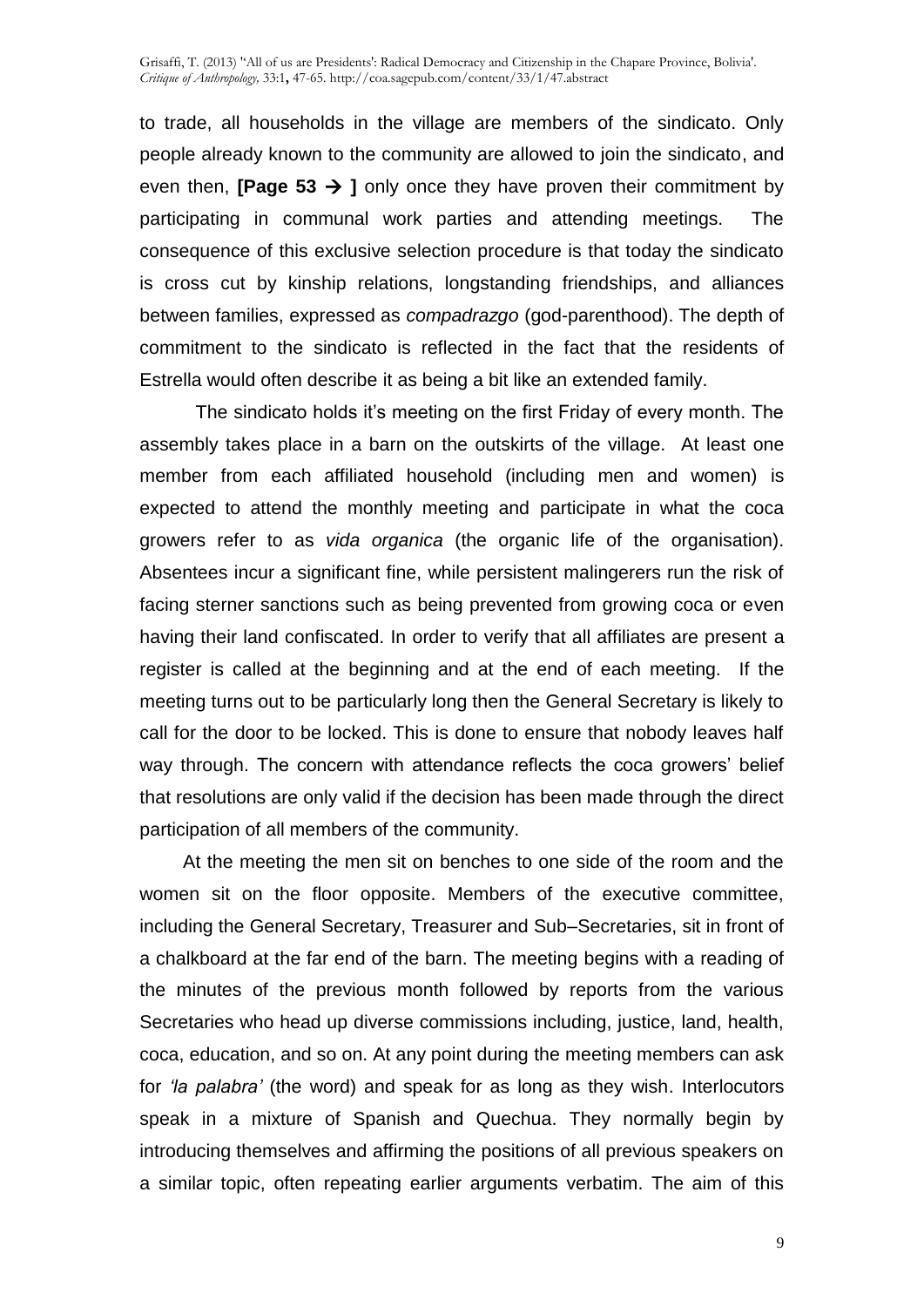discursive style is to emphasise respect for others and also to build consensus. Building consensus takes a long time; meetings last for a minimum of six hours but occasionally drag on into the night. If a decision cannot be reached then the topic will be returned to at a following meeting. During the intervening period issues of public importance are discussed within the family and in public spaces such as at markets, restaurants and bars. Generally by the time the next meeting comes around, the dispute has been settled and consensus achieved.

When it comes to making a decision the coca growers do not hold a secret ballot, rather they have a public demonstration of support. The methods employed by the sindicato include raised hands or the *Fila* system. The latter requires sindicato members to line up in a file behind their chosen candidate. The candidate with the longest line wins. The reasons why the coca growers prefer public voting systems to private ones are twofold. First, it prevents fraud as everyone can bear witness to the process. Second, public voting makes people accountable for the **[Page 54**  $\rightarrow$ **]** decisions that they make. This second point reflects the coca growers' overriding concern that decisions should be sovereign.

Reaching consensus is undoubtedly an objective of the coca growers' assembly culture however I do not want to overstate the matter. In private some coca growers explained that the reason the Sindicato appears to think with one mind is a result of what they referred to as 'enforced conformity'. Some of my informants worried that if they did not conform to the status quo then they risked facing sanctions. What is more, while interactions are overwhelmingly characterized by an ethic of respect, not all members participate equally in debate. Many people, particularly women, avoided speaking out at Sindicato meetings. This can be accounted for by the fact that sexist attitudes in the Sindicato mean that the views of women are not accorded the same weight as those of men. On several occasions I witnessed women being ignored and even jeered at when they addressed Sindicato meetings. Women were not the only people who were marginalized during debate. Other people who tended to say very little included Aymara men who were not confident speakers of either Spanish or Quechua, and people who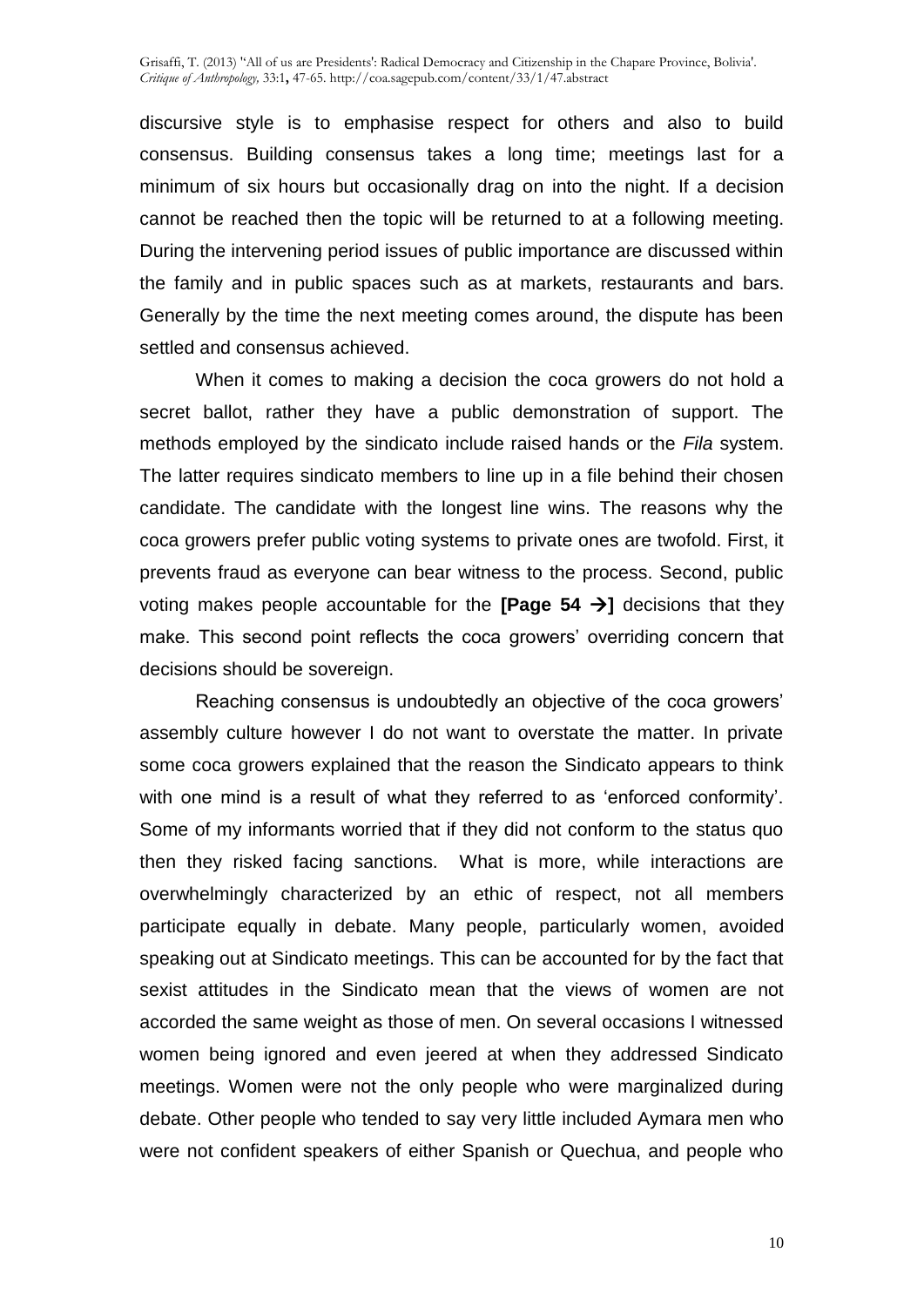did not own land but attended meetings on behalf of the landowner (this includes *partidarias,* share-croppers, and *peons,* farm laborers).

In sum the coca growers pursue a form of radical democracy, which looks more like the civic republicanism associated with the ancient Greeks than a variant of modern liberal democracy (Kymlicka and Norman, 1994: 361). However, despite the emphasis on participation, Sindicato politics should not be thought of as a public sphere in the Habermasian (1989) sense of the term, whereby participation is equal and reason triumphs over power in the elaboration of 'public opinion'. Rather just like in the Greek polis, it is male property owners who appear to have a full say in the administration of public affairs. Further, there is a drive towards conformity and anyone who challenges the status quo can be intimidated with sanctions.

#### **Sindicato Leadership**

Elections for Sindicato leadership positions are held annually while Central and Federation level leadership posts are put to the vote once every two years. There is no limit on the number of times an individual can hold a post. Leadership positions are graded, from low level offices such as the secretary of sports right up to 'Dirigente' (General Secretary of a Sindicato). A Dirigente who has proven his worth can then climb the ladder to become a leader of a Central, Federation or even the executive committee of the Six Federations. A leadership role is generally considered to be an onerous responsibility, which involves a lot of hard work for no pay. However Dirigentes gain intellectual and organizational skills and as a result they command a high level of respect within the community. Most Dirigentes assume an advisory role once their tenure has expired.

All members of the Sindicato are required to serve their community at least once by taking on a leadership role. It is not always an individual's choice to become **[Page 55 ]** a leader, rather the community can 'name' someone and it is very difficult to turn down a nomination. Quite apart from losing face, if a person is named for a post and turns it down, they incur a fine of one hundred Bolivianos. When the Chapare was militarized in the 1990s and early 2000s people were reluctant to assume leadership positions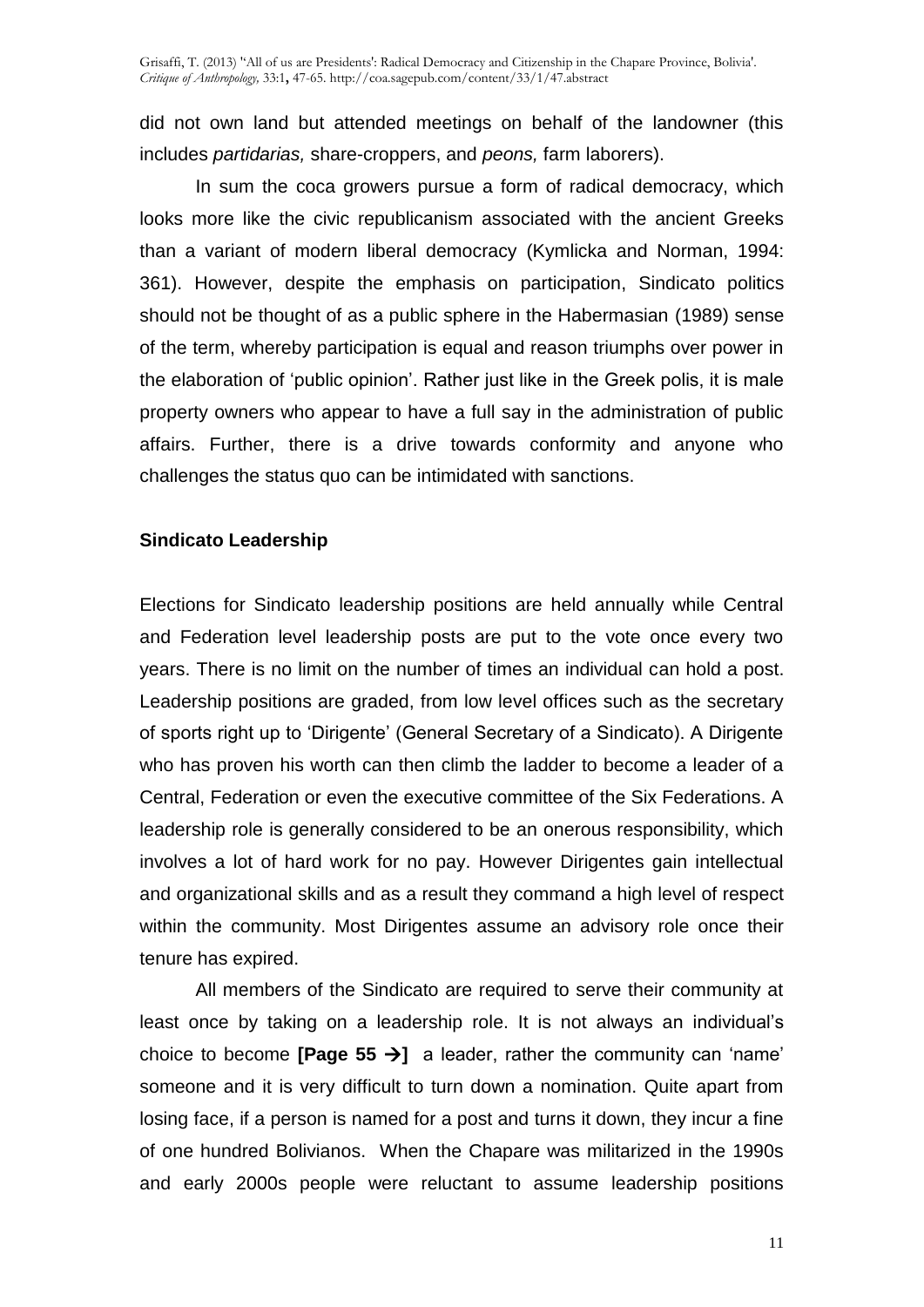because being a leader meant putting oneself in harm's way. In those days Dirigentes were expected to be at the front of the marches and to man road blockades. Leaders were often hunted down and arrested by the militarized police on suspicion of 'narco-terrorism'. Today being a leader is a far more attractive role. Now the MAS is in government many young people see Sindicato leadership positions as a path to getting a government job (although they rarely succeed in this).

One of the most important elements of Sindicato democracy is the emphasis that the bases put on the social control of their leaders. Social control refers to the fact that all Sindicato members have the power and indeed the responsibility to hold their leaders directly accountable. If a Dirigente is deemed to be acting inappropriately, then the bases have the right to impose a punishment or even force them out of office. So for example, the leader of Sindicato Estrella was replaced before the end of his term because people thought he drank too much and was setting a bad example. I heard of Dirigentes in other communities facing sanctions for the embezzlement of funds, the corrupt allocation of land, and for not adequately following the will of the bases. The overriding principle is that leaders enact the decisions made by the bases –*they follow they do not lead.* 

This form of 'social control' informs the organization of the entire Coca Union. As a result, despite the hierarchical structure of the Six Federations, the location of the decision-making power resides with the Sindicato members. In theory it is they who deliberate, come up with proposals, which then rise through the tiers to the executive committee. Here the proposals are clarified and turned into policy, they then filter back down again to be either approved or rejected by the Sindicato members. The close links and accountability between the leadership and the bases means that people understand the resolutions made by the Six Federations Committee to be a direct result of their commitment to attending local level meetings. The Cocaleros have a very strong identification with the goals of the Six Federations as a whole.

#### **The Sindicatos, MAS, and Municipal Government**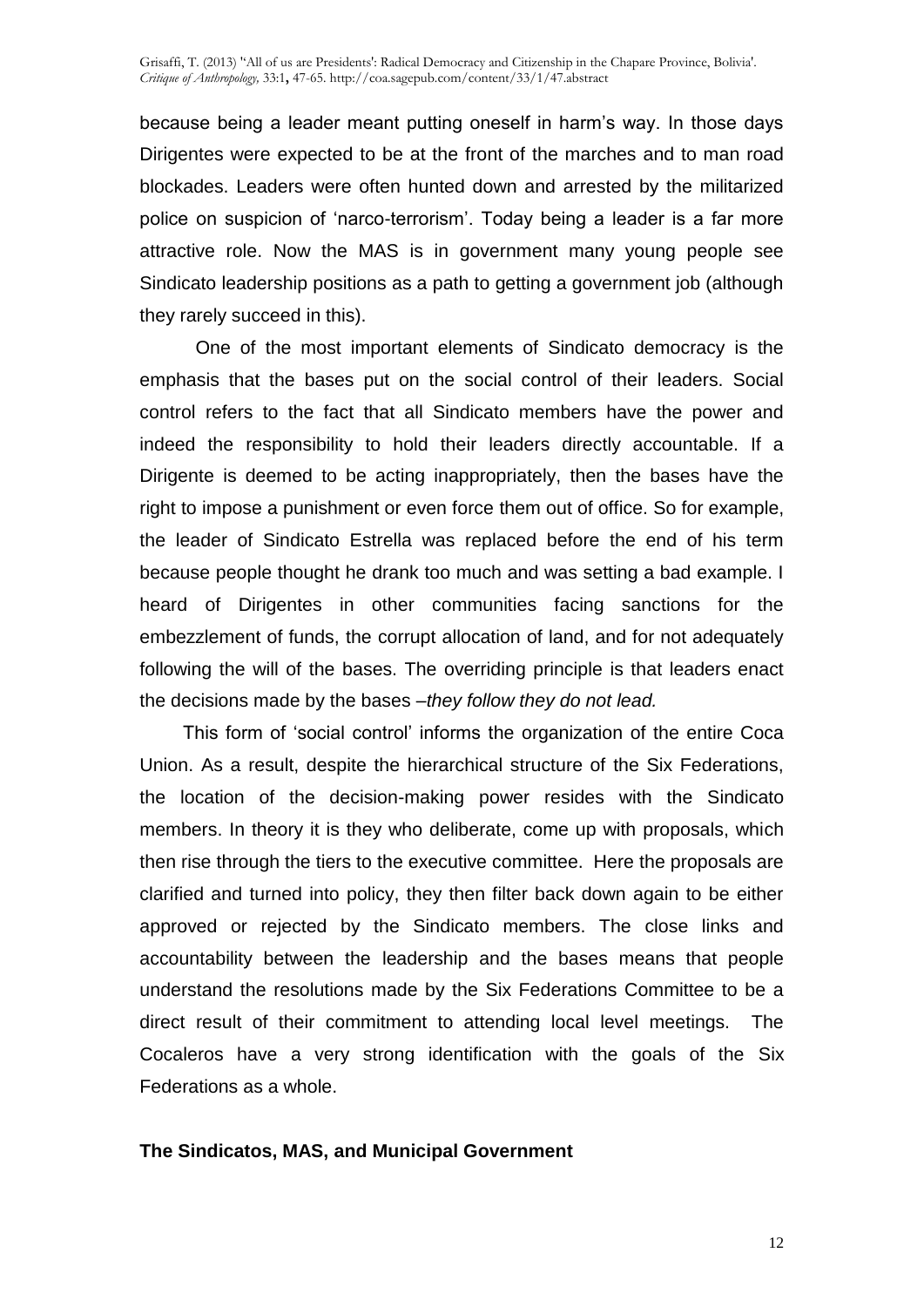In 1994 the MNR government of Gonalzo Sanchez de Lozada implemented the Law of Popular Participation and decentralization. The Popular Participation law formalized the election and structure of municipal government bodies, legalised grassroots civil society organizations and decentralized twenty per cent of national revenues to municipal governments<sup>6</sup>. The outcome of popular participation and decentralization has been mixed. Academics have noted that in some regions the reforms entrenched long-standing inequalities as mestizo-elites came to dominate municipal politics. However, the picture is quite different in regions such as the **[Page 56 ]** Chapare, where there are well-organized indigenouspeasant based movements (Albó, 2002; Kohl, 2003).

The Chapare coca growers seized the opportunity to participate in local elections and in 1995 the Coca Federations set up their own electoral vehicle, which later ran under the registered title of the Movimiento Al Socialismo (MAS). The coca growers' party had astounding electoral success and by 1997 it controlled most of the town halls in the Cochabamba Tropics. Given that the party was forged in the Chapare it should come as no surprise that the MAS was modelled on the same democratic principles as those found in the Sindicatos. In order to consider the nature of the relationship between the Coca Federation and its political party I now take a closer look at municipal government in the region.

In the Chapare there is a total overlap between membership of the Union and membership of the MAS party and this has a profound impact on the way municipal politics works in the region. The Coca Union chooses candidates from within its ranks to stand as mayors or councillors. The candidate is generally a person who already has significant leadership experience within the Coca Federations. So for example Don Lorenzo was a councilor at the time I carried out fieldwork. He explained to me that he had been a Dirigente of a Peasant Central and was selected to stand for public office at a Coca Federation meeting. He told me that he then still had to win the position by participating in the municipal election, which he referred to as the *'segunda* 

<u>.</u>

<sup>&</sup>lt;sup>6</sup> Some academics have been critical of such non-market programs which they maintain are simply the most recent elements of a neo-liberal governing project with the intention to accommodate specific demands and thereby divert attention away from national policy (see Peck and Tickell 2002).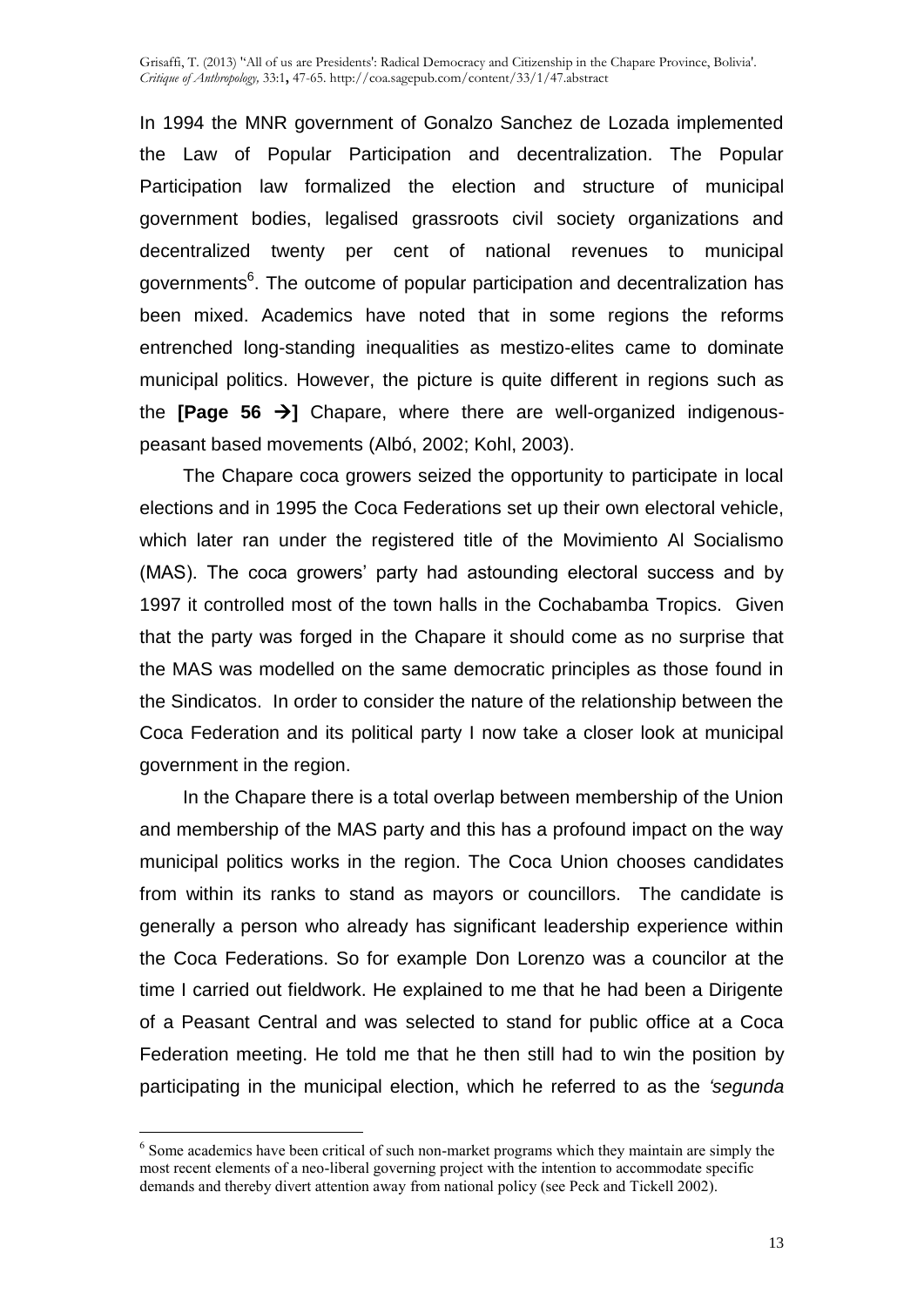*elección'* (second election). As far as Don Lorenzo was concerned the segunda elección was more of a formality than a serious competition. This is because the Coca Federations have so many votes at their disposal that the candidate they endorse will inevitably win.

Despite the voting power of the Federations, the coca growers are not complacent. It is common for the Sindicatos to hold a practice vote before an election. At the monthly meeting mock ballot papers are circulated and members are required to cast their vote under conditions similar to those at the polling booth. Once this task has been completed the sindicato leader will then go through each ballot in turn to explain if it has been filled in correctly. A correct vote is a legible vote, but more importantly it is a vote for the MAS candidate. Practice voting is deemed necessary because many coca growers are illiterate and so leaders fear that members might accidentally vote for the wrong party. Unsurprisingly in the 2010 mayoral election in Villa Tunari (a town in the centre of the Chapare) the MAS candidate received one hundred per cent of the vote<sup>7</sup>.

Once in office the role of the Mayor and the Councilors is to carry out directives that come directly from the Coca Federations. The degree of control exerted over public officials is reflected in the fact that they are expected to provide regular oral reports on the progress of their administration and they even have to pay a percentage of their salary to the Federations. In the Chapare, the Town Halls double up as meeting places for the Coca Federations. This means that Sindicato affiliates are in constant contact with the Mayor and Councilors and can easily exert social control. If the bases detect misconduct or contempt for Sindicato authority, then they have the power to sanction their leaders. This could take the form of a fine, **[Page 57**   $\rightarrow$ ] public humiliation, removal from office, or even the use of violent force including whipping (Van Cott, 2008: 195).

As a result of coca grower hegemony in the Chapare the Federations have been able to impose their own forms of decision-making onto Municipal Government. This can be viewed as a positive development as previously marginalized people are now in power and they are using municipal funds to

<sup>7</sup> http://www.cne.org.bo/CNEResultados/ProcesoElectoral2010.htm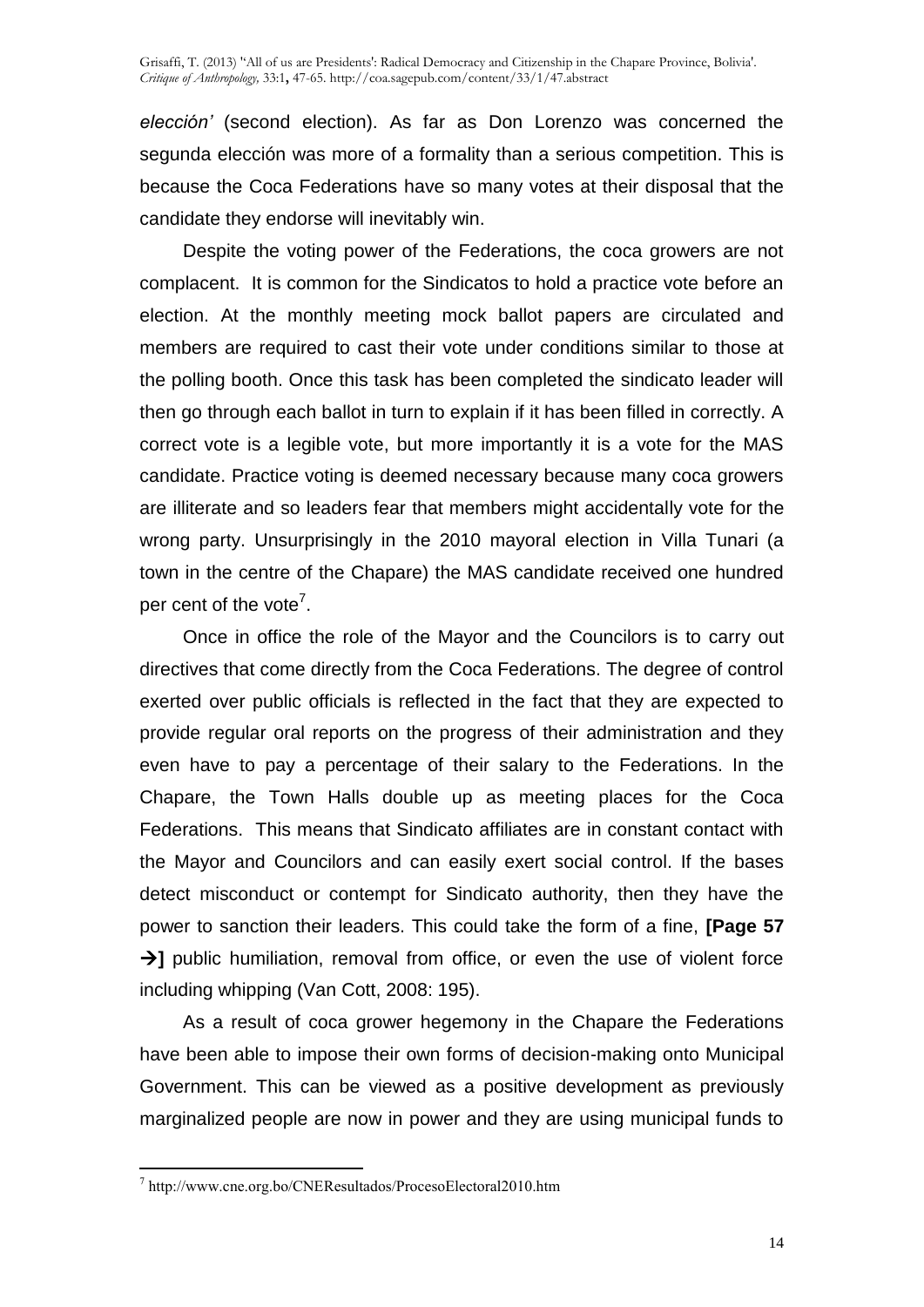invest in neglected rural areas. However people who are not aligned with the Coca Federations, including small business owners in the towns (in particular the hotel owners), and lowland indigenous groups, complain that they are excluded from access to municipal resources. What is more, even public officials (who represent the MAS) point out that there is a clash between the community-based forms of governance and the national laws that regulate municipal governments. For example Don Lorenzo complained that the bases do not understand that the work of a public official is quite different to that of a Sindicato leader. Don Lorenzo told me that the bases often demand that public officials disregard existing laws or else invent new ones in order to achieve Federation goals.

The point I want to make is that when it comes to municipal politics in the Chapare the boundaries between state and society are absolutely blurred (Guimarães, 2009). I argue that when Morales won the 2005 election the coca growers imagined that the national government would function in a similar way to local government, in other words, the Cocaleros thought of the government officials as nothing more than spokespeople for decisions forged at their Union meetings.

#### **From Grassroots Mobilization to Top Down Control**

The MAS victory in the 2005 Presidential elections brought into question long established modes of imagining the state. For the coca growers the state went from being something that was thought of as sitting above society (Ferguson and Gupta, 2002), negligent or worse still an enemy, to something that they could now reach and even control. The shift in political subjectivity is best demonstrated by the fact that immediately following the election many coca growers claimed that they too were presidents.

Of all the social sectors in Bolivia, President Morales has paid most attention to the concerns of his powerbase located in the Chapare. During the period that I carried out fieldwork Morales came to the Chapare on average once every four weeks to attend Federation meetings, sports events and parties. On these occasions Morales always began his speeches by reminding the bases that while he might be the President of the Republic he is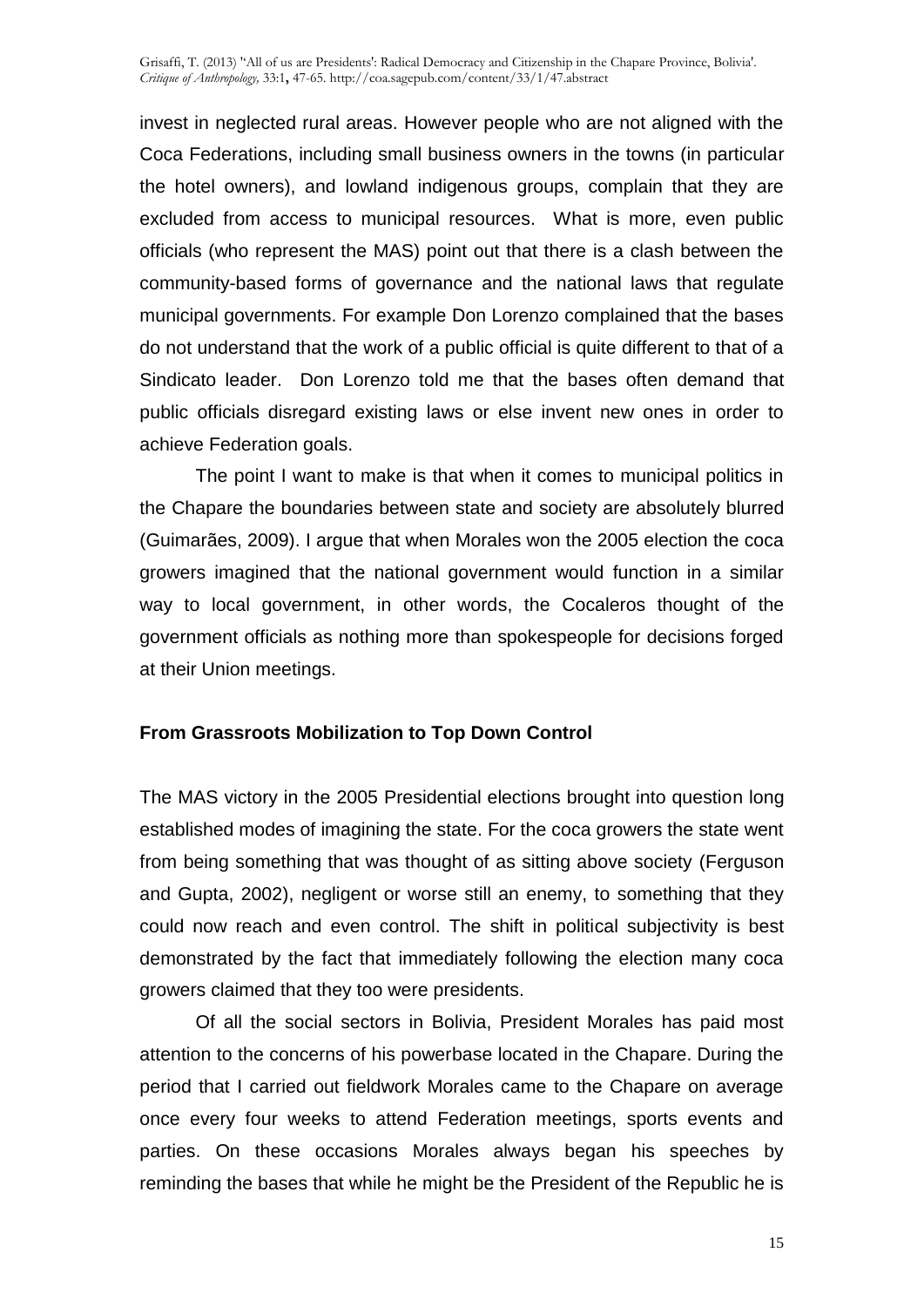nevertheless still the General Secretary of the Coca Federations and he demanded that they should treat him as such. Morales would invite the bases to exert social control, using phrases such as 'tell me when I make a mistake', 'please guide me' and 'this is not the government of Evo Morales alone, this is our government'.

#### **[Page 58 ]**

To give his inclusive rhetoric a bit of substance Evo Morales invited the Chapare Federations to nominate the country's new drugs Czar, otherwise known as the '*Viceministro de Coca y Desarrollo Integral'*. The members of the Six Federations took this task very seriously and after an extended consultation with the bases they put forward the aptly named Oscar Coca (who had previously worked as an advisor to the movement). Shortly afterwards at a rally held in the Chapare President Morales announced that a close personal friend of his would fill the position, not Oscar Coca, but ex-Chapare mayor, Felipe Cáceres. Evo's disregard for the decision of the bases angered some local Federation leaders. One Dirigente commented '*Que Macana*! Evo hasn't respected our decision; the power has gone to his head!'

Radio Soberanía is the coca growers' radio station. It is owned, managed, staffed, and financed by members of Federation Tropico (the largest and most militant of the coca growers' Federations). Most people who are members of Federation Trópico tune into Radio Soberanía. This is because it puts out the strongest FM signal in the region, but also, as the colonizers frequently told me, 'its ours' 'we paid for it', what is more they simply don't trust any other source of information.

The principals that inform *vida organica* also underlie radio production. Everyone who worked at the station insisted that the radio broadcast should represent the consensus arrived at by the population. One of the reporters explained to me '…the doors are always open. The policy is to give *la palabra'* to everyone, no? … It (the radio) is the voice of the Cocaleros. I would say that it is the voice of the people'.

In the wake of Evo's decision not to appoint the coca growers preferred choice of Oscar Coca, the director of Radio Soberanía aired the complaints on his daily news program. Live on air Don Edmundo (the director) called on Evo Morales to return to the Chapare in order to explain himself at an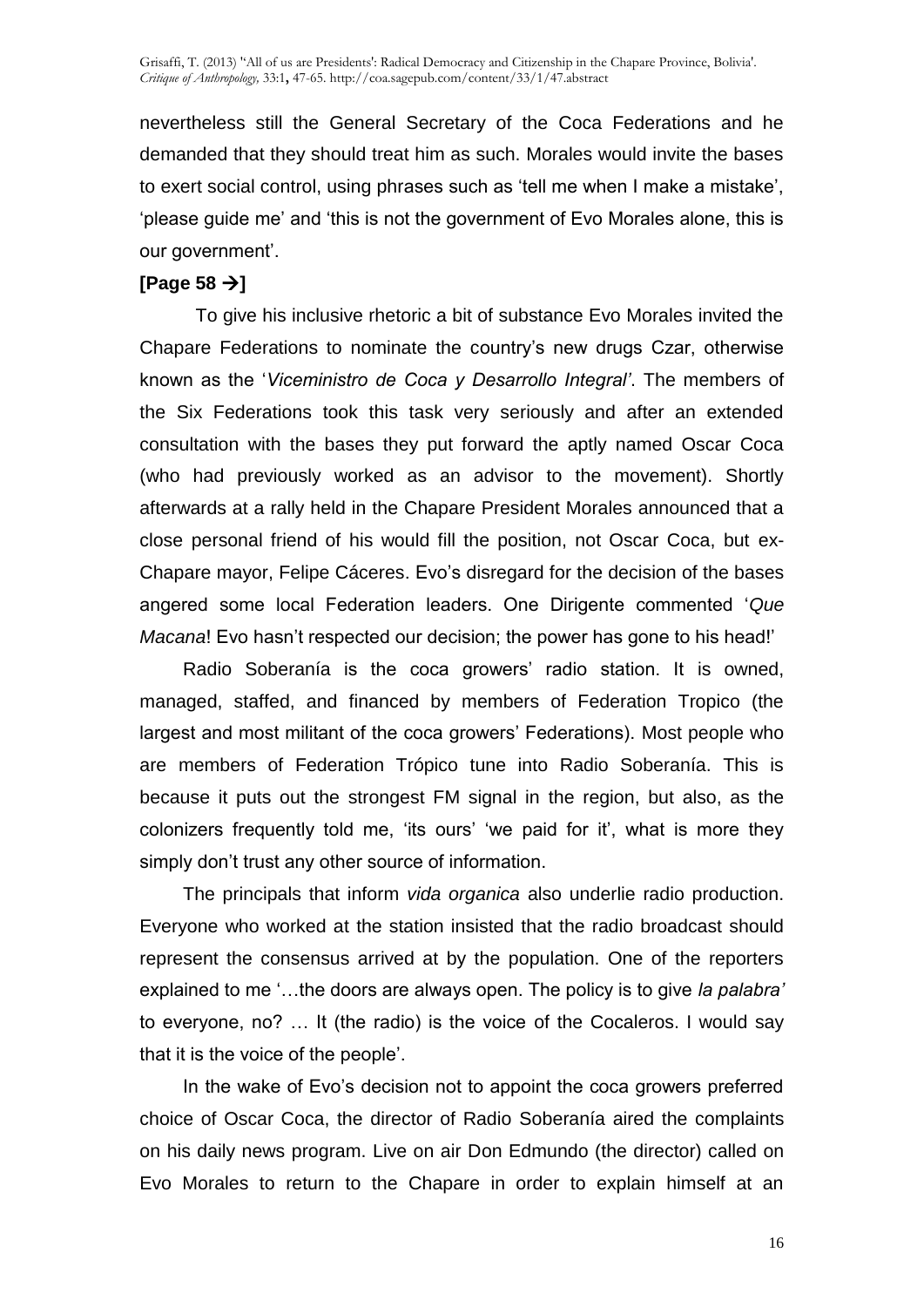assembly of the Coca Federations. Edmundo also criticised Evo for continuing in his role as General Secretary of the Six Federations. Given that Radio Soberanía is owned and operated by the Federation, Edmundo's call on Evo to respond to the bases was entirely legitimate; it represented a form of social control.

A few days after the broadcast Edmundo received a phone call instructing him to attend a meeting at the Presidential Palace. When Edmundo eventually got back from La Paz he acted out word for word what happened in his meeting with the President. In a taped interview Edmundo told me, 'Evo said to me, "here in the radio you can't say anything against the government …and certainly nothing against me. You are only going to talk well about this government". In response Edmundo told the President that he was not a PR man but a journalist and had a commitment to the bases.

A few weeks later an extraordinary general meeting of Federation Tropico was called to discuss the future of the Radio station. The assembly was presided over by Don Julio, the general secretary of Federation Tropico and the departmental representative for MAS. Julio forwarded the motion that the Federation should sack **[Page 59**  $\rightarrow$ **]** Edmundo on the grounds that he was incompetent. This was clearly not the case as most people enjoyed Edmundo's programs and believed that he operated the radio for the benefit of the rank and file. Nevertheless, during the meeting nobody stood up for Edmundo. There are several reasons why this might be. It was clear that Edmundo's dismissal was a decision that had come directly from Evo Morales, and people were reluctant to contradict him. What is more, Julio implied that if the bases accepted Evo's personal choice for a replacement director, then the government might be able to find some funds to go towards setting up a television channel for the Federation (a project that had long been in the pipeline). After two hours the matter was settled, Edmundo was fired. The following day during his final broadcast on Radio Soberanía Edmundo classified his dismissal as '*an attack against the right to free speech'*.

Soon after Edmundo's departure President Morales visited the radio station to celebrate carnival. Travelling with the President in his white four by four was Rodrigo, the new director of Radio Soberanía. Rodrigo is an experienced broadcaster who was trained at the tin miners´ stations and later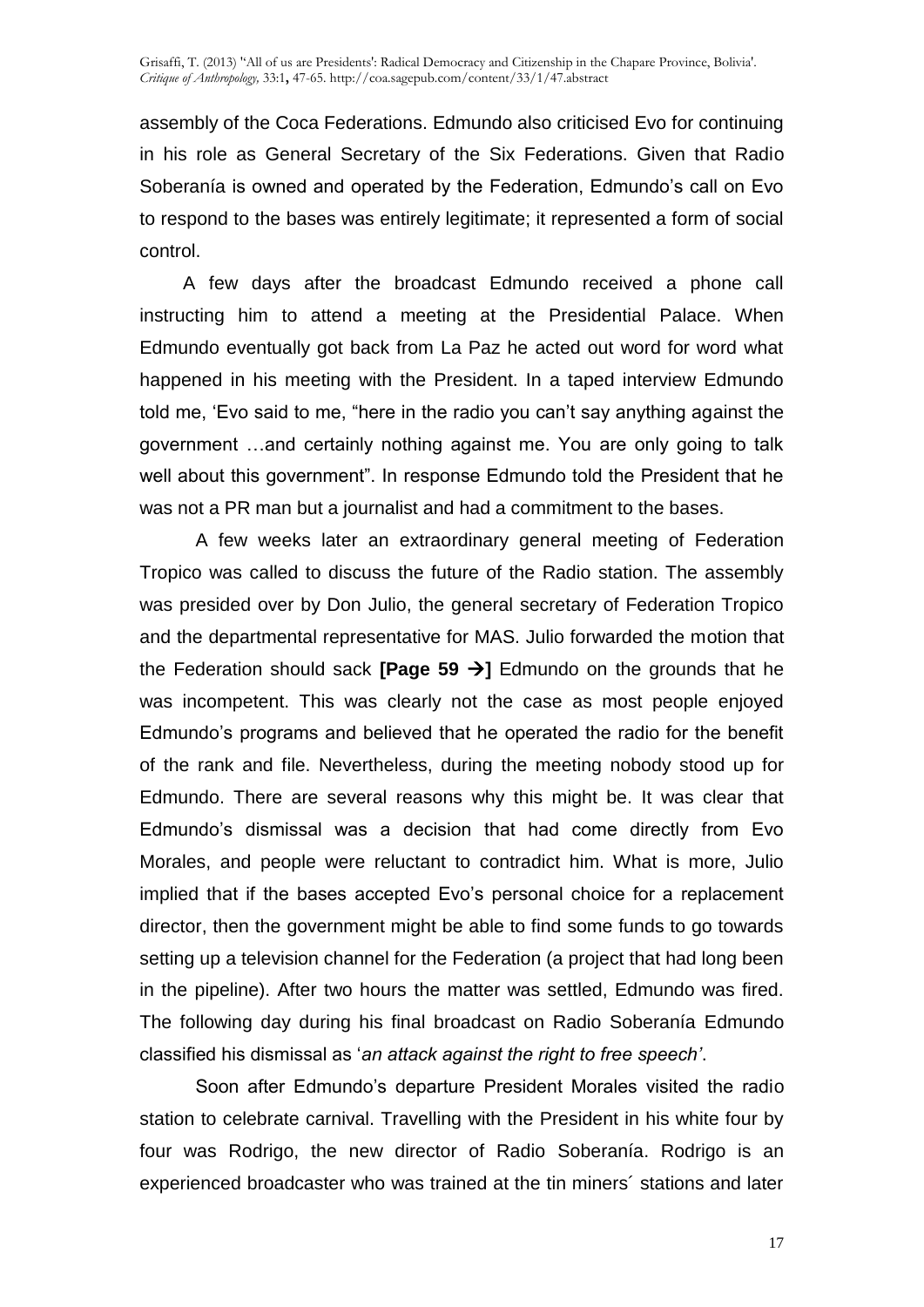worked at NGOs in the city of Cochabamba. Despite Rodrigo's considerable broadcasting experience he nevertheless represented an odd choice for the position. Rodrigo was an outsider, nobody in the Chapare knew him, but more importantly, the Federation had played no part in selecting him (apart from to rubber stamp Evo's personal decision). It soon became clear why Evo had made Rodrigo his new director, while drunk at a party Rodrigo flung an arm around my shoulders and drawled 'do you know why the President chose me? …He trusts me'.

Radio Soberanía had always been run on a shoestring budget, however within three months of Rodrigo's arrival, the station underwent a rapid modernisation, including the installation of a satellite link for the Internet, a brand new FM transmitter, computers, and studio equipment<sup>8</sup>. The money presumably came from the government, although Rodrigo always denied this. The reporters could now call on local government agencies for favours, including lifts in their pickup trucks and the loan of equipment for special events. These benefits came at a price however, Rodrigo let the radio team know that the demands of politicians must now take precedence over the concerns of the bases (Grisaffi, 2009: 229-231).

Two ideas about vida organica emerge from the ethnographic detail outlined above. The first comes from Edmundo who sees the Federation owned radio station as a space for local actors free from extraneous control. As far as Edmundo is concerned radio should be independent and operated to oversee the MAS leadership. This position sits well with the coca growers' ideals of assembly culture, which privileges the 'social control' of authorities and the idea that the party should be subservient to the movement. The second view, represented by Evo Morales, suggests that the radio should serve the party's interests. Evo Morales evidently has no time for critical voices from within the ranks. This is clearly illustrated by Evo's attempt to brand Edmundo as a traitor when he stood up for the interests of the bases. Morales has taken control of the Federation owned radio station and has effectively turned it into a government propaganda machine.

<sup>8</sup> In 2010 the Federation installed a television channel at Radio Soberanía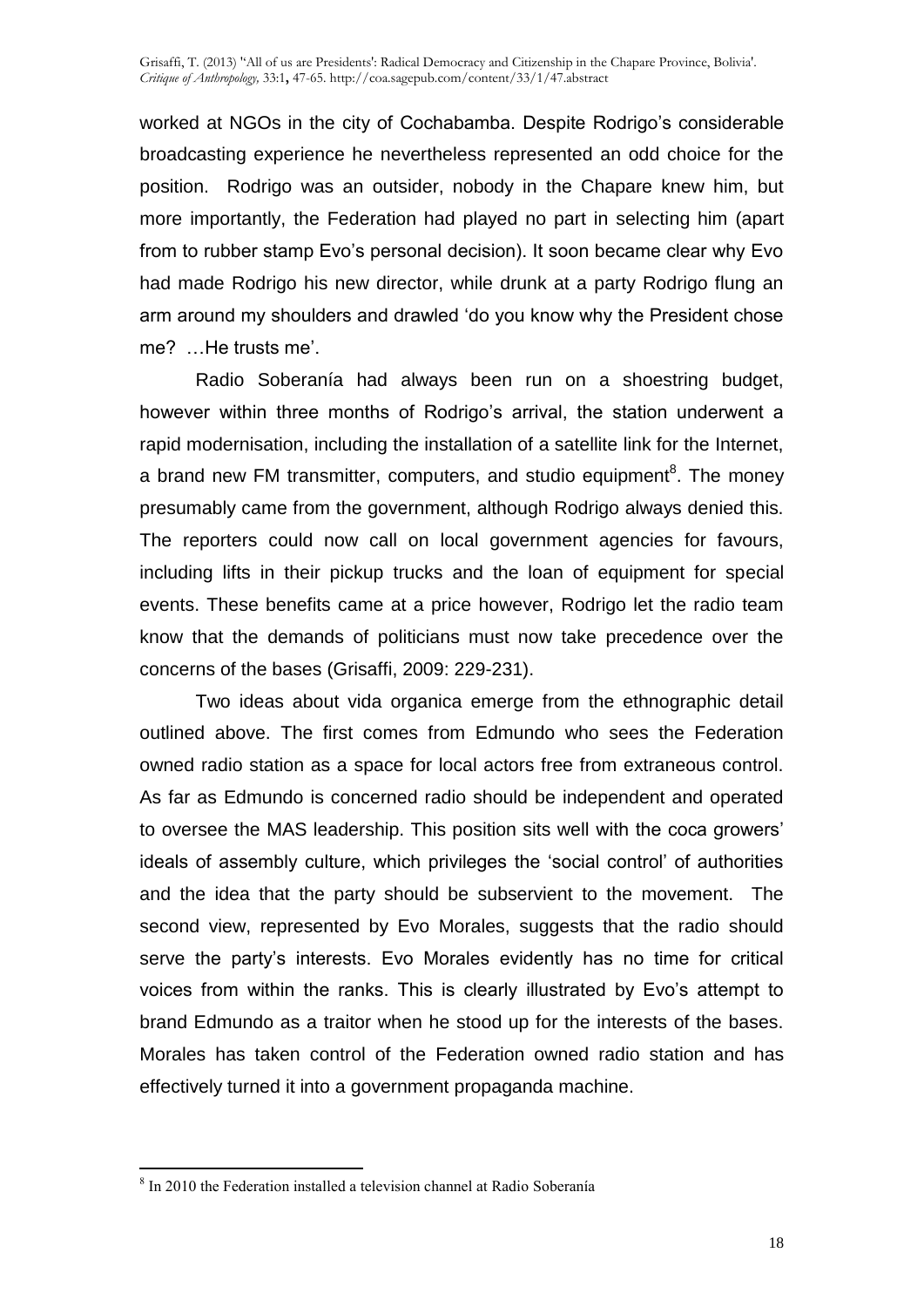## **[Page 60 ]**

<u>.</u>

### **Coca, Radical Democracy and Changing Subjectivities**

Prior to January 2006 (when Evo entered into office) the staff at Radio Soberanía never had to worry about a confrontation between the party and movement because, as we have seen, the two were essentially the same thing. In the past people made criticisms about the way the MAS was run but they would do so in private, there was overwhelming public support for the party. In contrast today tensions over the steerage of the party are beginning to emerge and these are being aired in public. The contradiction between the goals of the bases on the one hand and MAS party goals on the other is most acutely felt in relation to coca. In this final section I outline grassroots assessments of Evo's deviation from direct politics though a discussion of coca policy.

On entering office President Morales made a radical break with the previous strategy of forced coca eradication. Evo's alternative policy, initially developed in collaboration with the Coca Unions, envisions development with coca and turns the coca growers into partners in the fight against drug trafficking. Under the new regime each coca union member is permitted to grow a limited amount of coca, known as a *cato* (one third of an acre) and the responsibility for ensuring compliance has been transferred from the security forces to the Coca Federations<sup>9</sup>. The coca growers consider that the new policy is a step in the right direction, the violence provoked by forced coca eradication is seen as a thing of the past and the Cocaleros have been able to re-establish themselves after years of impoverishment. However restrictions on the amount of coca that can be grown, coupled with eradication efforts, and what is seen in the Chapare as the government's softer approach towards other coca producing regions, has caused sections of the rank and file to complain of betrayal.

Rather than directly challenge the government over its policy<sup>10</sup> some Cocaleros subvert the new regime by simply growing more coca than the 'one

<sup>9</sup> The new policy is referred to as 'social control' and draws on Indigenous forms of self-governance. <sup>10</sup> On the 9th May 2012 there was a clash between a group of Chapare coca growers and members of the Joint Task Force who were conducting coca eradication.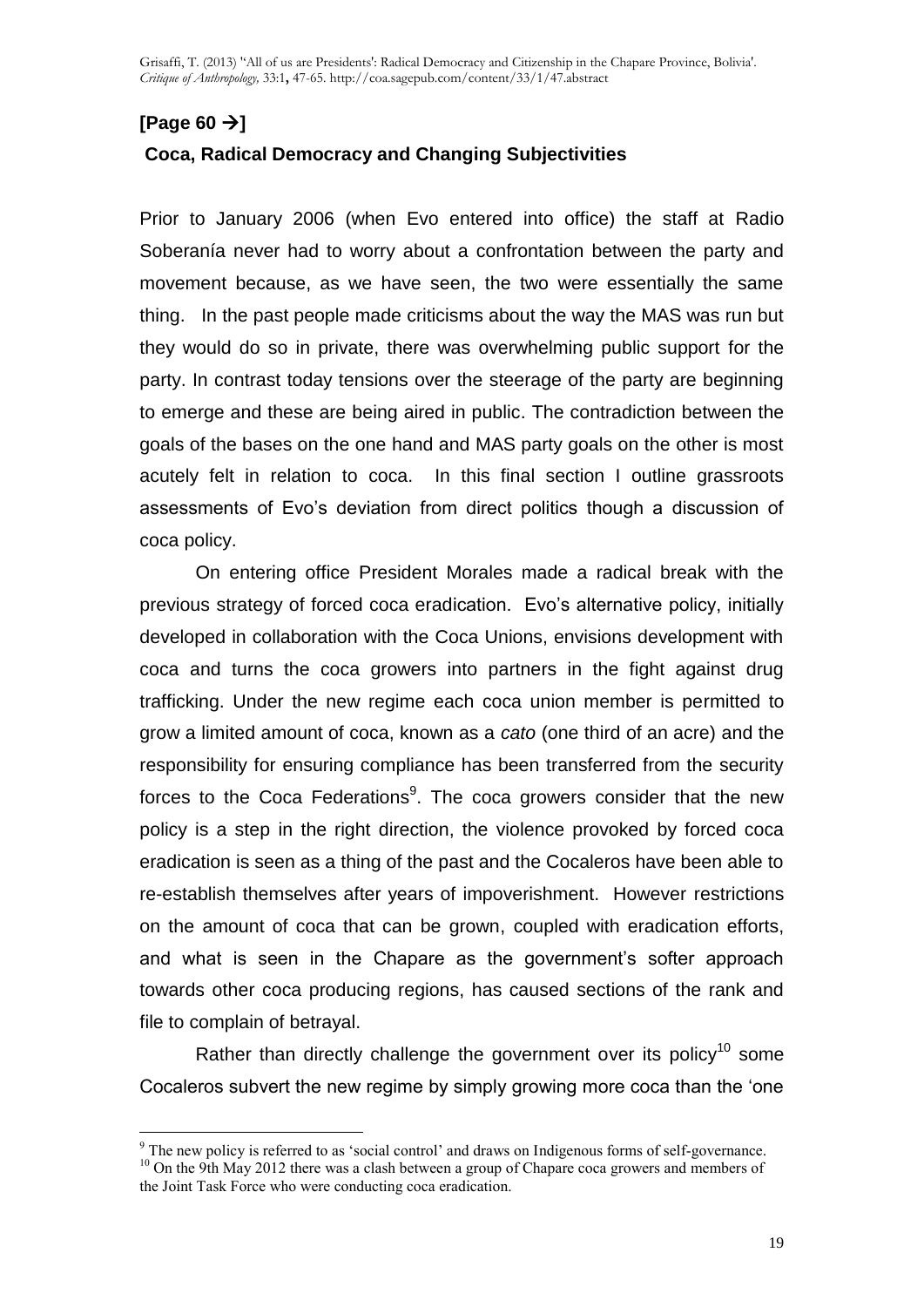cato' limit allows. They do this by subdividing their plots and registering the parcels of land under the names of different family members (who each have the right to a cato of coca) or else they plant extensions of coca deep in the jungle, far from prying eyes. The coca growers justify their actions by pointing out that a cato only generates marginally more money than the national minimum wage, and they claim that this is simply not enough to live on. What is more the coca growers argue that President Morales has done very little to open up markets for alternative tropical crops, leaving them with no option but to grow more coca

Against this background Radio Soberanía has been used to promote the new coca policy. The media producers do this by praising Sindicatos that have successfully maintained one cato per affiliate and naming and shaming those that have not. The reporters portray the policy as the will of the Federations and remind the rank and file of the dangers of not respecting the coca regime. As a result when the coca growers listen to the radio, they often find that there is a gap between the ideological self-image of the Union that is broadcast and the issues that they see as being important in their day-to-day lives. Many times I was sat with coca growers listening to the radio when the broadcast urged the rank and file to grow less coca leaf or to attend a march in support of a government policy that bore little **[Page 61**  $\rightarrow$ **]** relevance to them. On these occasions the listeners would react by questioning the validity of government policy and criticizing Federation and MAS leaders for rushing through proposals without adequately consulting the bases. In order to maintain their listenership the media producers at Radio Soberanía rhetorically position the station outside of the state. On air they claim that Radio Soberanía represents the unmediated 'voice of the Cocaleros' and off air they insist that the station maintains a critical distance from government (see Grisaffi, 2009: 217).

In the Chapare people are acutely aware that Morales has abandoned their political practice. Union members complain that they can no longer get close to Evo Morales when he visits the Chapare, and established leaders lament that Morales has no time to listen to their proposals. As the links between the movement and party ossify, so the coca growers have given up referring to themselves as 'presidents'. Nevertheless, the rank and file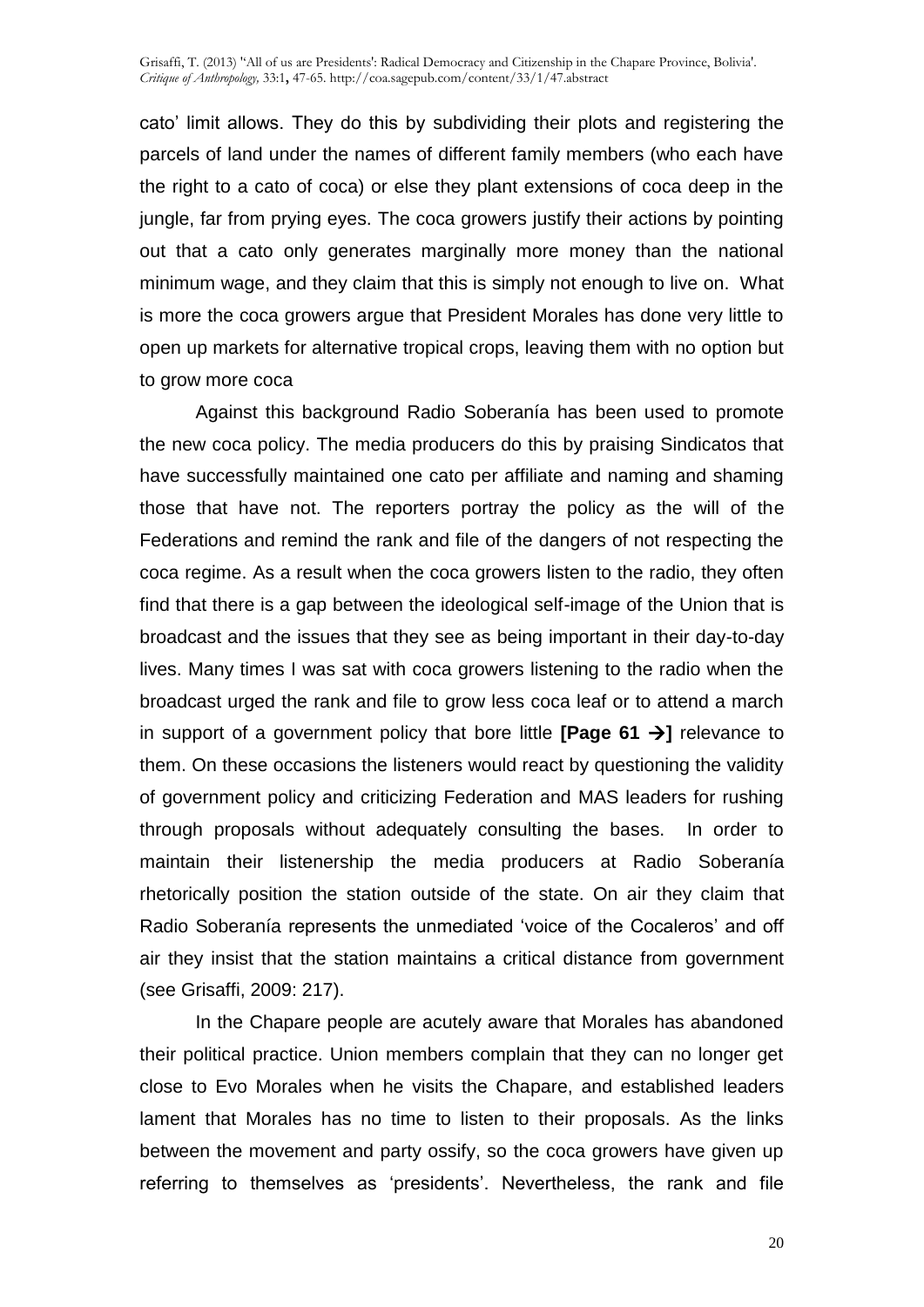continue to hold Morales in high regard. If Morales makes a mistake or is not radical enough, then it is widely assumed that this is the fault of his aides, who the Cocaleros characterise as 'opportunists' with no commitment to the goals and values of the MAS party. I frequently heard Union leaders discuss the possibility of bringing parliamentarians to the Chapare where they could be disciplined, just as a union leader would if they failed to follow the will of the rank and file.

Most Cocaleros continue to support the MAS administration, principally because they are concerned that any other government would reinitiate forced coca eradication. However, not all coca growers are so sanguine, some have held onto their radical sense of democracy and are looking for alternatives to Morales and standard electoral politics. A handful of Sindicatos (those located in areas where coca eradication is being enforced) have threatened to split away from the Six Federations with the aim to establish their own alternative organization to challenge the MAS (see Grisaffi, 2009; 127-128).

#### **Conclusion**

I set out to understand what the coca growers meant when they declared 'all of us are presidents'. To this end I posed two questions, what does democracy mean to the coca growers? And, how does this frame their understanding of the MAS administration? In response to these questions I have illustrated that for the coca growers full membership of a political community is dependent upon the exercise of political rights that far exceed the right to vote. We have seen that the coca growers put an intrinsic value on political participation, which they describe as a moral duty that everyone must fulfil. Their assembly culture prioritises personal relationships, consensus building, and the direct accountability of leaders to their community. I argue that this form of assembly culture has shaped the way that the coca growers perceive the MAS administration. I suggest that following the MAS victory in the 2005 presidential election the coca growers imagined that the kind of politics found at the grassroots would now extend right up to government. When the coca growers claimed to be Presidents then, they might as well have been stating **[Page 62 ]** 'now we are citizens' because they imagined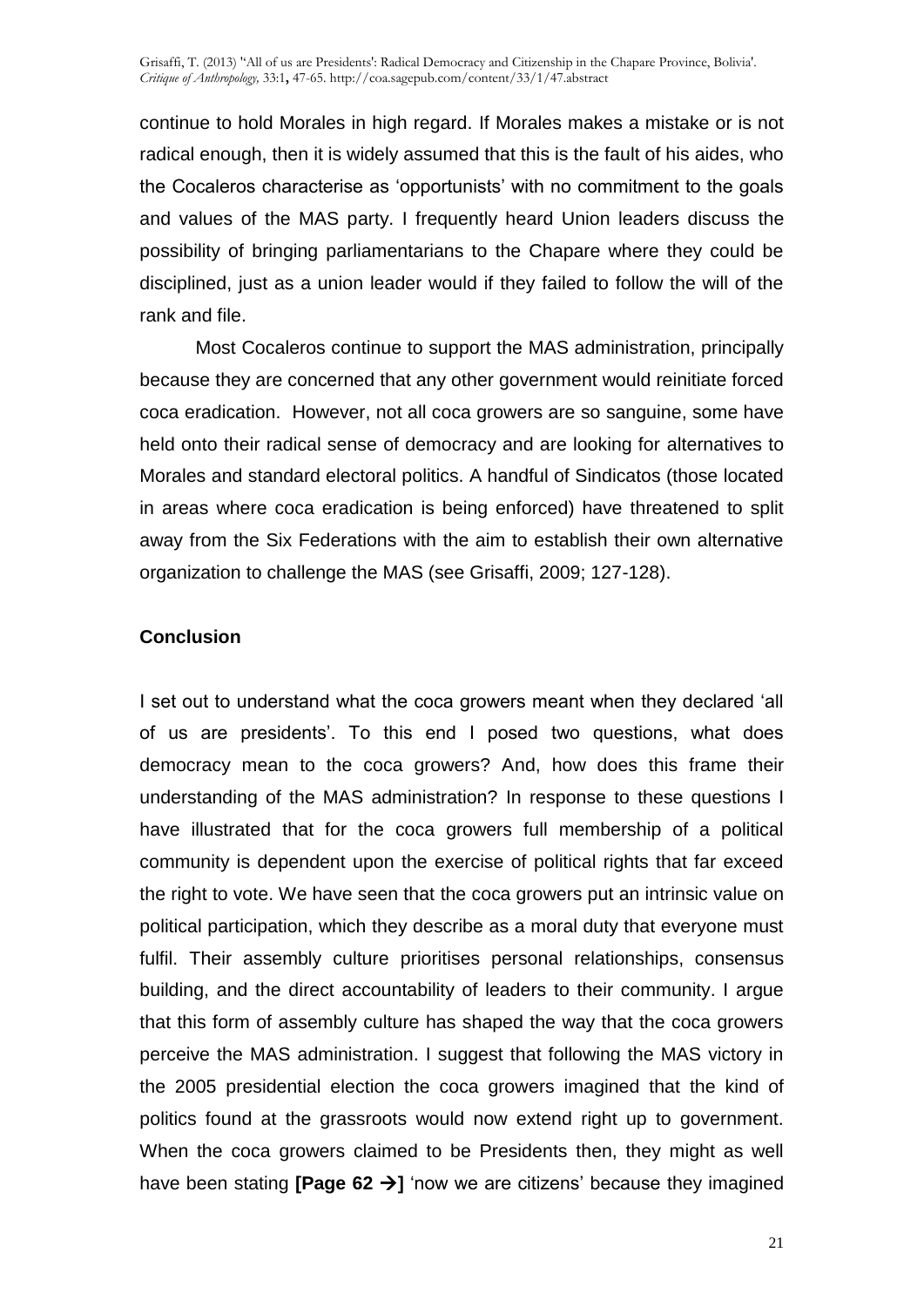that they had finally gained the kind of political rights that they deem necessary for full membership in a political community.

However, I have also shown that there are limits to this emerging form of 'presidential citizenship'. The MAS government undoubtedly challenges taken for granted ideas about what democracy means, and how it can be practiced. Having said that, Garica Linera's utopian claim that the MAS administration represents 'a government of social movements', does seem to be an exaggeration. The ethnographic evidence outlined above clearly illustrates that there is a discrepancy between the self-image of the MAS and political reality on the ground. It appears as if Evo Morales is attempting to sidestep the constraints imposed by direct democracy while simultaneously trying to tighten his grip on the movement. However, as we have seen, this strategy is not altogether successful, the bases remain cynical about the state, even when they vote for the government and can see it as aligned with their interests. This raises important questions about Morales's hegemony on many fronts, but perhaps the most important issue is a popular desire to maintain spaces of political independence in the Chapare.

The findings presented in this article are significant because the 2009 constitution makes room for new and diverse forms of democracy and belonging, based on the kind of communitarian democracy described here. This article raises questions for the future of the new constitution such as: will the MAS be able to incorporate the desire for direct democracy? Or will those people schooled in alternative democratic systems always feel as if they are not full rights bearing subjects when they enter mainstream politics?

At a broader level the case of the Chapare Coca growers draws attention to fact that while 'democracy' is a widely used term it's meaning is not fixed. In concert with Julia Paley (2002) I argue that anthropologists need to examine the ways that democracy plays out at the local level, the kinds of meanings that get attached to the term, and the impact this has on notions of citizenship.

#### **References**

Albó, X. (2002) *Pueblos Indios en la política.* La Paz: CIPCA.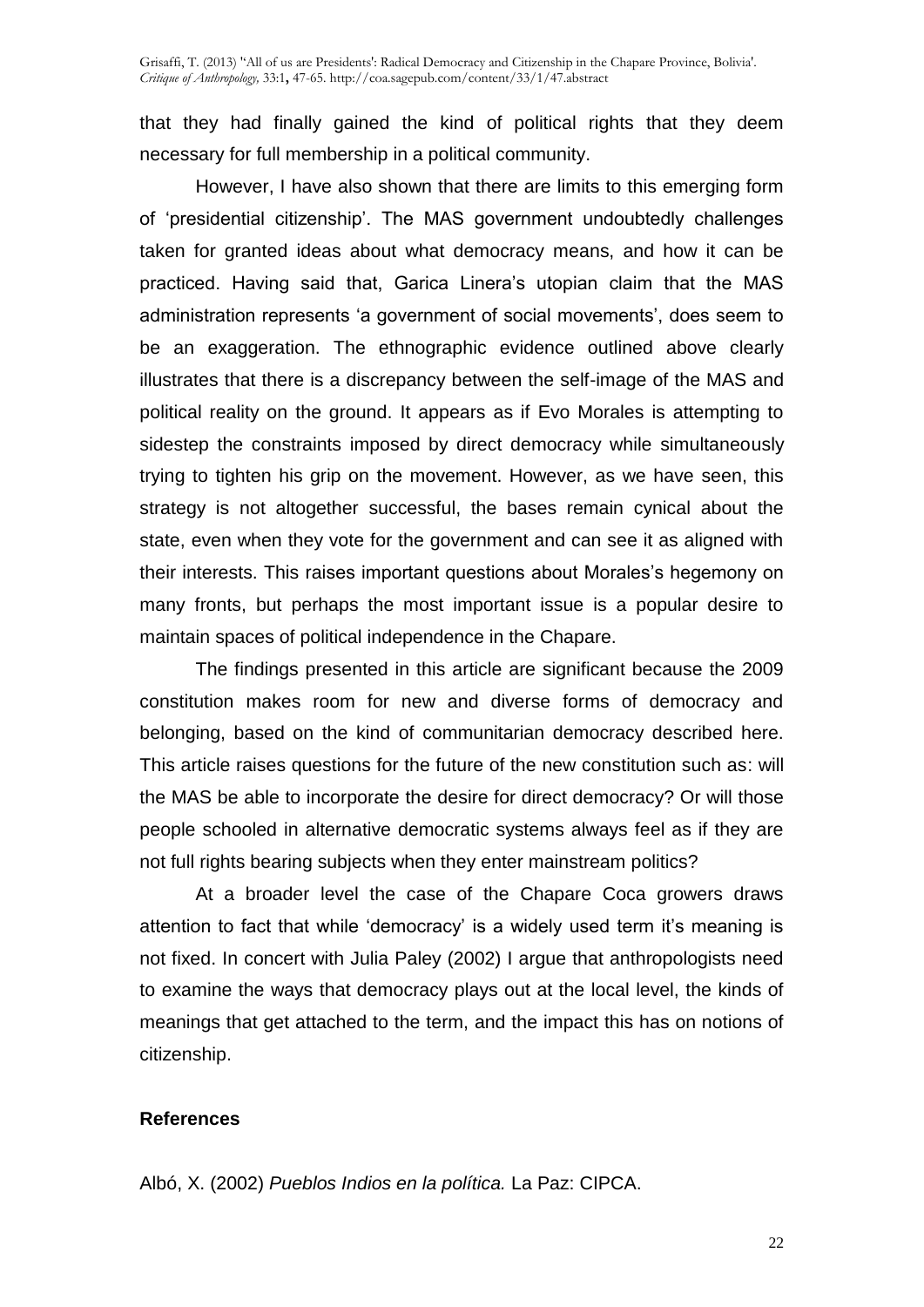- Albro, R. (2006) The Culture of Democracy and Bolivia's Indigenous Movements. *Critique of Anthropology,* 26, 387-410.
- Assies, W. and Salman, T. (2003) *Crisis in Bolivia: The Elections of 2002 and their Aftermath.* London: Institute of Latin American Studies.
- Cohen, J. and Fung, A. (2004) Radical Democracy. *Swiss Journal of Political Science,* 10, 23-34.
- De Munter, K. and Salman, T. (2009) Extending Political Participation and Citizenship: Pluricultural Civil Practices in Contemporary Bolivia. *Journal of Latin American and Caribbean Anthropology,* 14, 432-456.
- Dunkerley, J. (2007) *Bolivia: Revolution and the Power of History in the Present.* London: Institute for the Study of the Americas.
- Farthing, L. and Kohl, B. (2010) Social Control: Bolivia's New Approach to Coca Reduction. *Latin American Perspectives,* 37, 197-213.
- Ferguson, J. and Gupta, A. (2002) Spatializing States: Toward an Ethnography of Neoliberal Govermentality. *American Ethnologist,* 29, 981-1002.
- Feuchtwang, S. (2003) Peasants, Democracy and Anthropology. *Critique of Anthropology,* 23, 93-120.
- Flores, G. and Blanes, J. (1984) *¿Donde va el Chapare?* Cochabamba: Centro de Estudios de la Realidad Económica y Social CERES.
- Gamarra, E. (2007) Bolivia on the Brink. *Council Special Report No 24.* New York: Council on Foreign Relations.
- García Linera, A. (2006a) State Crisis and Popular Power. *New Left Review,* 37, 73-85.
- García Linera, Á. (2006b) El Evismo: lo nacional-popular en acción. *Revista OSAL: Observatorio Social de América Latina,* enero-abril N° 19
- García Linera, A., Gutierrez, R., Prada, R. and Tapia, L. (2000/2007) *El Retorno de la Bolivia Plebeya.* La Paz - Bolivia: Muela del Diablo Editores.
- Gill, L. (2000) *Teetering on the Rim: Global Restructuring, Daily Life and the Armed Retreat of the Bolivian State.* New York: Columbia University Press.
- Goldstein, D. (2004) *Spectacular City: Violence and Performance in Urban Bolivia.* Durham and London: Duke University Press.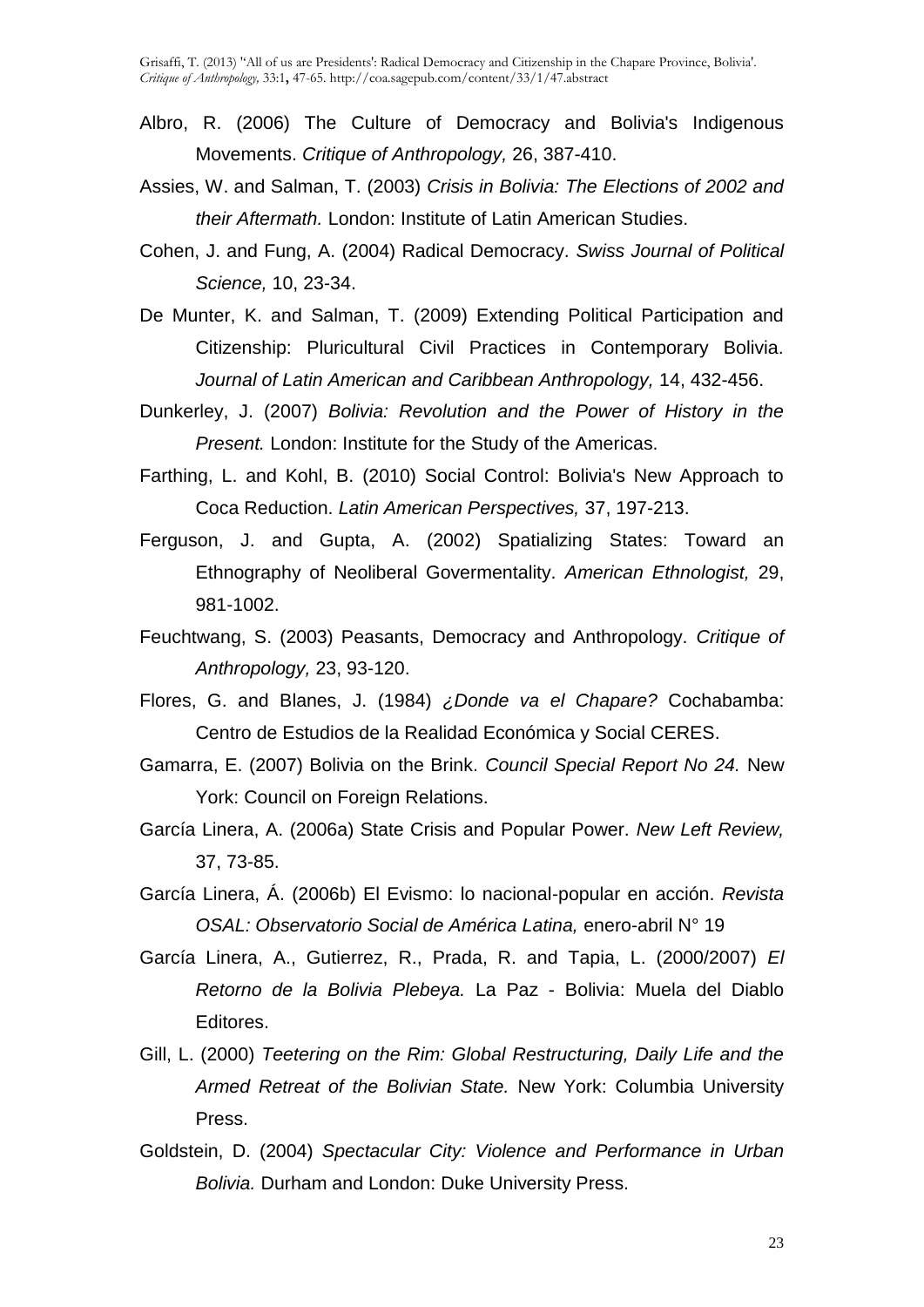- Grisaffi, T. (2009) Radio Soberanía: The Sovereign Voice of the Bolivian Cocalero? *The Department of Social Anthropology.* Unpublished PhD Thesis. The University of Manchester.
- Grisaffi, T. (2010) 'We are *Originarios*… We just aren't from here': Coca leaf and Identity Politics in the Chapare, Bolivia. *Bulletin of Latin American Research,* 29.
- Guimarães, A. (2009) Fronteras Borrosas: La Nueva Relación Entre Sociedad Civil y Estado en la Región del Chapare, Bolivia. *Paper presented at the XXVIII International Congress of the Latin American Studies Association (LASA).* Pontifícia Universidade Católica do Rio de Janeiro.
- Habermas, J. (1989) *The Structural Transformation of the Public Sphere: An Inquiry Into a Category of Bourgeois Society.* Cambridge: Polity Press.
- Healy, K. (1991) Political Ascent of Bolivia's Peasant Coca Leaf Producers. *Journal of Inter American Studies and World Affairs,* 33, 87-121.
- Holston, J. (2006) Citizenship in Disjunctive Democracies. In Tulchin, J. and Ruthenburg, M. (Eds.), *Citizenship in Latin America.* pp. 75-94. Boulder: Lynne Reinner.
- Hylton, F. and Thomson, S. (2007) *Revolutionary Horizons: Popular Struggle in Bolivia.* London & New York: Verso Books.
- INE (2003) *Bolivia: Características Sociodemográficas de la Población.* La Paz, Bolivia: Instituto Nacional de Estadísticas de Bolívia/UMPA
- Kohl, B. (2003) Democratizing Decentralization in Bolivia: The Law of Popular Participation. *Journal of Planning Education and Research,* 23, 153- 164.
- Kohl, B. and Farthing, L. (2006) *Impasse in Bolivia: Neoliberal Hegemony and Popular Resistance.* London: Zed Books
- Kymlicka, A. and Norman, W. (1994) Return of the citizen: a survey of recent work on citizenship theory. *Ethics,* 104.
- Laserna, R. (2010) Mire, La Democracia Boliviana, en los Hechos... *Latin American Resarch Review,* 45, 27-58.
- Lazar, S. (2004) Personalist politics, Clientelism and Citizenship: local elections in El Alto, Bolivia. *Bulletin of Latin American Research,* 23.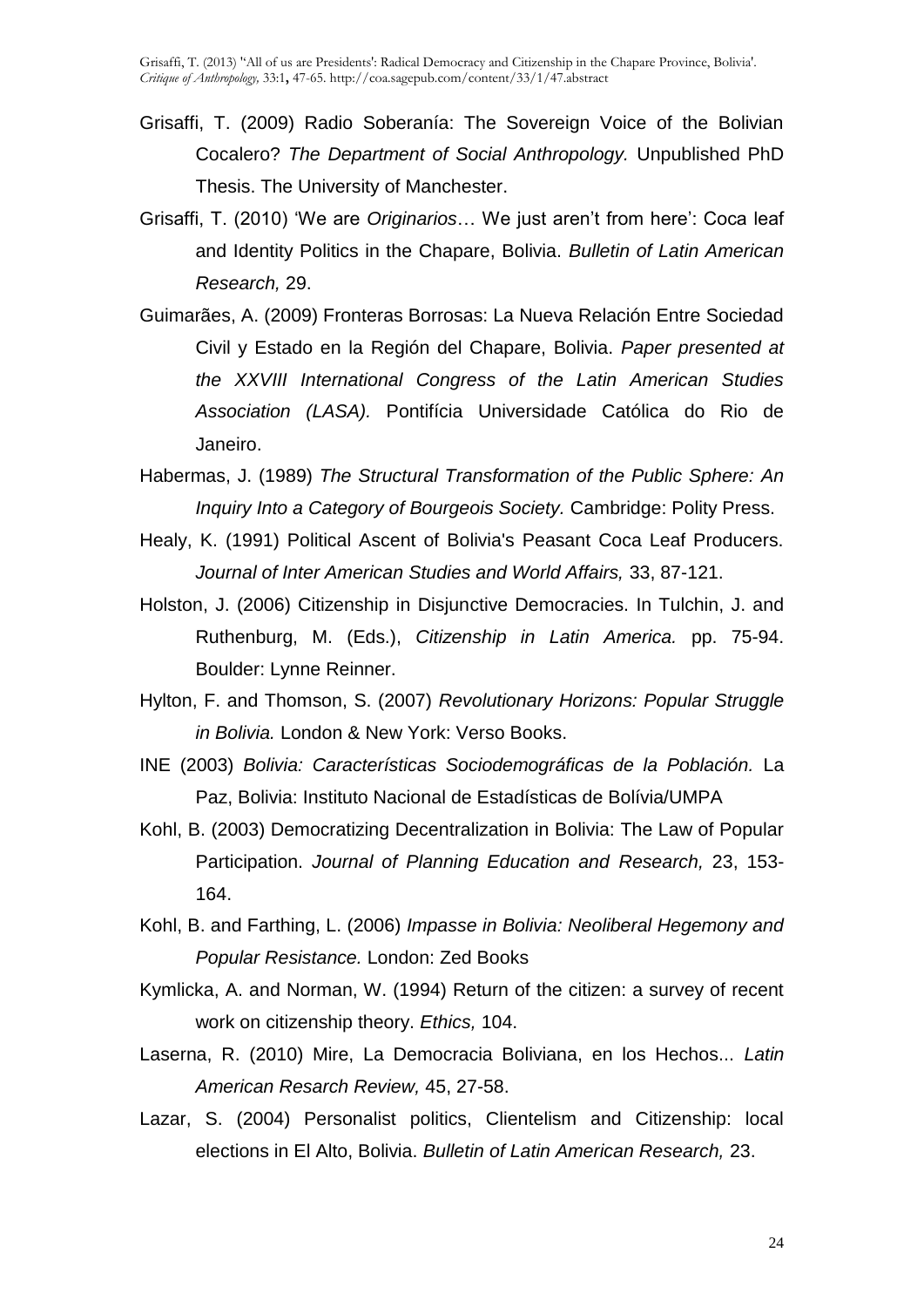Ledebur, K. (2005) Bolivia: Clear Consequences. In Youngers, C. and Rosin, E. (Eds.), *Drugs and Democracy in Latin America: The Impact of U.S. Policy.* pp. 143-184. Boulder, London: Lynne Rienner.

- Mainwaring, S., Bejarano, A. M. and Leongomez, E. (2006) The Crisis of Democratic Representation in the Andes: An Overview. In Mainwaring, S., Bejarano, A. M. and Leongomez, E. (Eds.), *The Crisis of Democratic Representation in the Andes.* pp. 1-44. Stanford: Stanford University Press.
- Marshall, T. (1964) *Class, Citizenship, and Social Development.* New York: Doubleday.
- Mayorga, R. (2005) Bolivia's Democracy at the Crossroads. In Hagopian, F. and Mainwaring, S. (Eds.), *The Third Wave of Democratization in Latin America. Advances and Setbacks.* pp. 149-178. Cambridge and New York: Cambridge University Press.
- Mayorga, R. (2009) Bolivia Sociedad civil y Estado bajo un populismo plebiscitario y autoritario. In Arnson, C., Armony, A., Smulovitz, C., Chillier, G., Peruzzotti, E. and Cohen, G. (Eds.), *La "Nueva Izquierda" en America Latina: Derechos Humanos, Participacion Politica, Y Sociedad Civil.* pp. 106-114. Washington, DC: Woodrow Wilson Center.
- Morales, E. (2006) *La Revolucion Democratica y Cultural. Diez discursos de Evo Morales.* La Paz: Malatesta.
- Nash, J. (1997) The Fiesta of the Word: The Zapatista uprising and Radical Democracy in Mexico. *American Anthropologist,* 99, 261-274.
- Nugent, D. (2008) Democracy Otherwise: Struggles over Popular Rule in the Nothern Peruvian Andes. In Paley, J. (Ed.), *Democracy: Anthropological Approaches.* pp. 21-62. Sante Fe: School for Advanced Research Press.
- Paley, J. (2002) Toward an Anthropology of Democracy. *Annual Reivew of Anthropology,* 31, 469-496.
- Paley, J. (Ed.) (2008) *Democracy: Anthropological Approaches.* Santa Fe, NM: School for Advanced Research Press.
- Peck, J. and Tickell, A. (2002) Neoliberalizing Space. *Antipode,* 34, 380-404